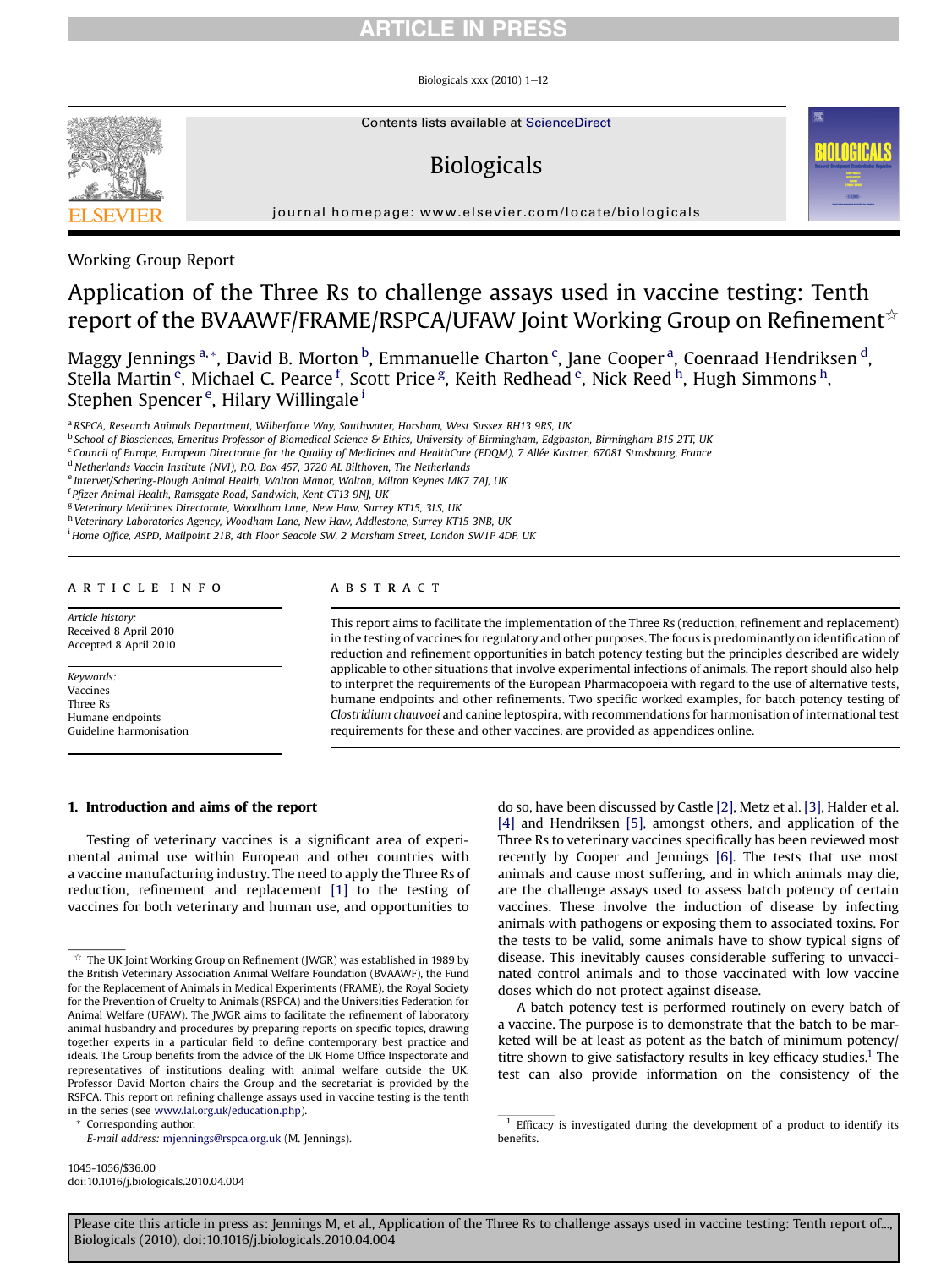manufacturing process. Alternatives to replace batch potency tests involving challenge are urgently needed on animal welfare grounds. Research has already produced accepted replacements for several batch potency tests including those for tetanus toxoid, inactivated Newcastle disease and swine erysipelas vaccines  $[7-9]$  $[7-9]$ . Test development, validation and acceptance is a very lengthy process, typically taking more than 10 years [\[10\]](#page-11-0), and in many cases it presents a considerable scientific challenge. A more immediate positive impact on animal welfare could be achieved by refinement of batch potency assays to reduce the suffering involved. Reduction in the numbers of animals that have to be used should also be possible.

Refinement has a beneficial impact on science as well as welfare, since the welfare of experimental animals affects the quality of scientific data produced. For example, when animals are stressed they may appear outwardly 'normal', but are likely to experience subtle, yet uncontrolled physiological and biochemical changes that can influence the variability, reliability and reproducibility of data collected [\[11,12\]](#page-11-0). Reducing animal suffering can improve the reliability and reproducibility of data and this can reduce the likelihood that tests will have to be repeated. The variability of results is also reduced, allowing smaller group sizes to be used, saving time, resources and animals. Such savings can offset the cost of developing, validating and implementing refinement, and the cost of obtaining a variation to the standard test monograph.

There is considerable scope for applying the Three Rs to batch potency testing and the report focuses on this. However, the principles described can be applied in all situations that require experimental infections including model development, proof-ofconcept, challenge validation, challenge passage, and full scale efficacy studies.

### 2. Regulatory requirements and the Three Rs

There are two types of national and international legislation that impact on the use of animals for vaccine testing:

- (i) regulation of the use of animals in scientific procedures;
- (ii) regulation of the production and marketing of vaccines.

The first requires animal use and suffering in scientific procedures to be minimised. The second defines the necessary quality, safety and efficacy test requirements for vaccine products, many of which necessitate the use of animals in such procedures. To reduce the conflict between these different regulations, the principles of humane science, enshrined in the regulation of scientific procedures on animals, need to be carried through into all relevant vaccine testing regulations. However, the latter are not always straight forward to interpret, particularly with respect to the flexibility within the animal test requirements. A clearer understanding of the legislation, and of the roles and responsibilities of the various regulatory and other bodies involved, can help identify where and how implementation of the Three Rs can be achieved. To assist with this, the European situation is described below, with reference to other countries where particularly relevant.

### 2.1. Regulation of scientific procedures on animals

Scientific procedures that may cause animals pain, suffering or distress are currently regulated in the European Union (EU) by Directive  $86/609/EEC^2$  [\[13\].](#page-11-0) This states that experiments "shall not be performed if another scientifically satisfactory method of obtaining the result sought, not entailing the use of an animal, is reasonably and practically available." Furthermore, when choosing test methods, "those which use the minimum number of animals, involve animals with the lowest degree of neurophysiological sensitivity, cause the least pain, suffering, distress or lasting harm... shall be selected." Similar statements are made within Council of Europe Convention ETS 123 [\[14\]](#page-11-0) on experimental animals, which applies across a wider range of countries. These principles are translated into national legislation, for example in the UK by the requirements of the Animals (Scientific Procedures) Act 1986 [\[15\].](#page-11-0) In practice, this means that in all EU countries there is a legal requirement to apply the Three Rs to any regulated work involving the use of animals including the testing of vaccines.

Countries outside Europe have different legislation, implemented in different ways, but the Three Rs are internationally supported and integral to the animal protection legislation of most countries that have legislation controlling animal use, for example, Canada, Australia and the USA. Some countries also require the likely benefits of research proposals to be weighed against the potential harms to the animals used. Manufacturers therefore need to weigh the need for, and benefits of, carrying out tests to assure that their vaccines are safe and efficacious, against the harms to any animals used to provide those assurances.

#### 2.2. Regulation of the production and marketing of vaccines

For a vaccine to be accepted for marketing in Europe, manufacturers must submit an application for a Marketing Authorisation (MA). The requirements for, and guidance on, data that should be generated and presented in the dossier that supports the MA are set out in a number of documents (see Section 2.2.1 and Appendix 3) including EU directives and the European Pharmacopoeia (Ph. Eur.) [\[16\]](#page-11-0).

The requirements have to be interpreted according to their legal force, and whether they are relevant and can be logically applied to a particular product. In so doing, it is necessary to consider the nature of the method of manufacture and the starting materials used, and to consider carefully what data or routine testing requirements should be applied to the product to ensure batch consistency. This means that, depending on how the product is manufactured, additional tests (animal and/or non-animal) may have to be performed to confirm consistency of production. Equally, some tests (animal or non-animal) may not need to be performed.

#### 2.2.1. The European Pharmacopoeia

European Pharmacopoeia monographs set mandatory requirements for products that are on the market in countries that are signatories to the European Pharmacopoeia Convention.<sup>3</sup> The Ph. Eur. comprises:

- General notices which clarify how to interpret various sections of the pharmacopoeia and individual monographs;
- General chapters which give methods that are used for multiple monographs;
- General monographs which are applicable to a wide range of products; and
- Specific monographs which are applicable to products of a particular type (as stated in the Ph. Eur. Definition section).

Requirements that are common across a range of products are not usually repeated in each product-specific monograph. The specific monographs must therefore be read in conjunction with

<sup>2</sup> This Directive was under revision at the time of writing in 2010.

 $3\,$  To date, there are 36 signatories to the Convention, in addition to the European Union itself.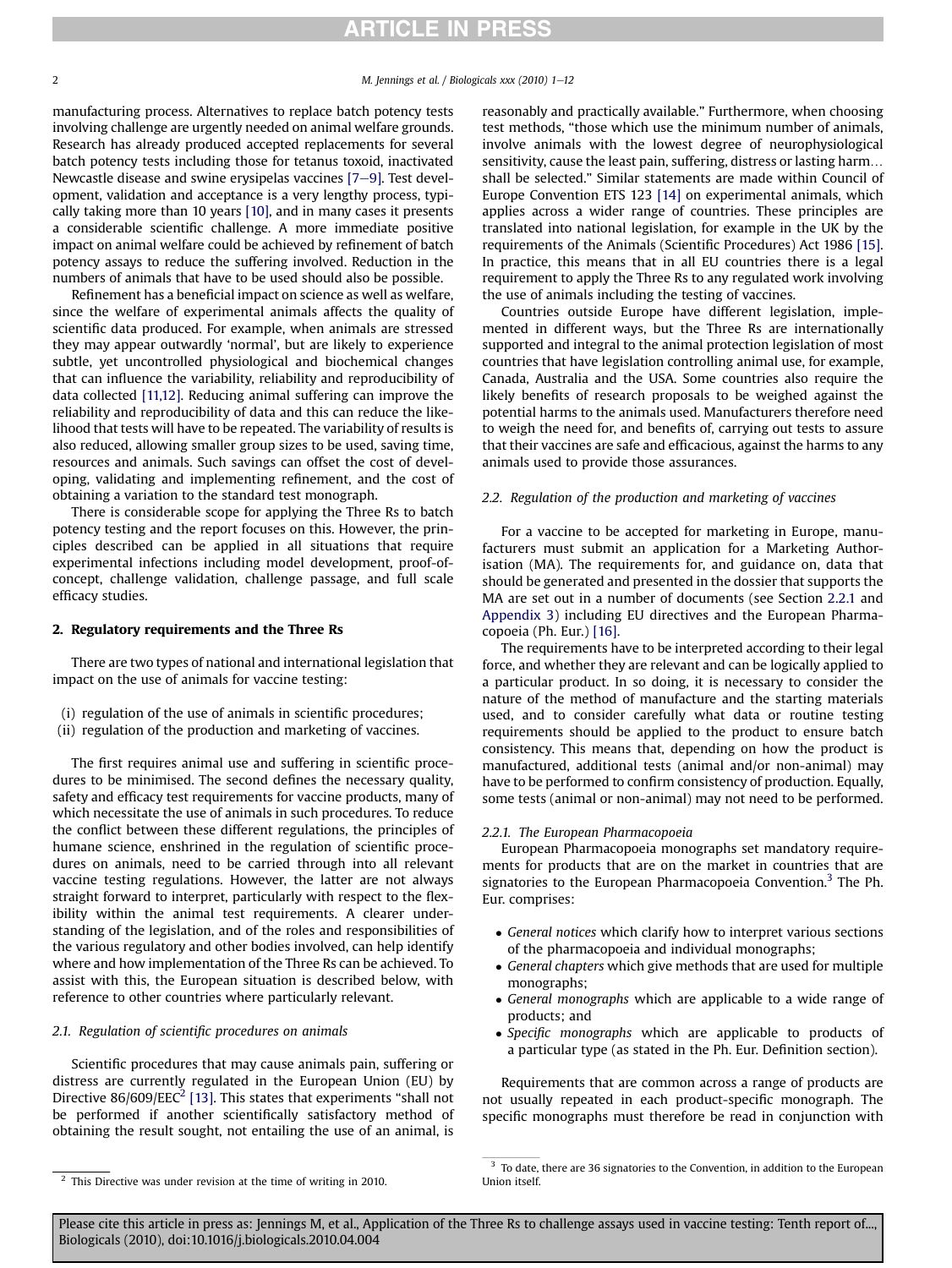the relevant general monographs, for example monograph 0062, Vaccines for Veterinary Use, and with an understanding of the contents of the General Notices of the Ph. Eur. (Chapter 1.1).

If there is no specific monograph for a product, it will need to comply with the general pharmacopoeial standards. In the case of a veterinary vaccine, it will therefore have to comply with monograph 0062, Vaccines for Veterinary Use.

2.2.1.1. The Three Rs in the European Pharmacopoeia. Since the signing in 1986 of the European Convention on the Protection of Vertebrate Animals used for Experimental and other Scientific Purposes, the Ph. Eur. has carried out a programme of work to reduce, refine and remove the use of animals in its texts [\[17,18\].](#page-11-0) The Ph. Eur. actively encourages the implementation of the Three Rs through the following statements.

# General notices:

"...This does not imply that performance of all the tests in a monograph is necessarily a prerequisite for a manufacturer in assessing compliance with the Pharmacopoeia before release of a product. The manufacturer may obtain assurance that a product is of Pharmacopoeia quality from data derived, for example, from validation studies of the manufacturing process and from in-process controls."

"......The tests and assays described are the official methods upon which the standards of the Pharmacopoeia are based. With the agreement of the competent authority, alternative methods of analysis may be used for control purposes, provided that the methods used enable an unequivocal decision to be made as to whether compliance with the standards of the monographs would be achieved if the official methods were used. In the event of doubt or dispute, the methods of analysis of the Pharmacopoeia are alone authoritative."

#### General Monograph on Vaccines for Veterinary Use (0062):

"..In accordance with the General Notices, alternative test methods may be used to demonstrate compliance with the monograph and the use of such tests is particularly encouraged when this leads to replacement or reduction of animal use or reduction of suffering"

This means that there is flexibility in demonstrating compliance with the requirements of the Ph. Eur.; manufacturers do not have to perform all test methods, but should demonstrate that the product would comply if subjected to these tests. Since manufacturers and the Competent Authorities have a duty to ensure that animal usage is kept to a minimum and animal health and welfare legislation is upheld, both need to critically assess whether a test is necessary, and whether reduction and refinement options could be applied. Competent Authorities should also encourage the development of alternative methods which lead to a reduction, refinement or replacement of animal use, and data from these should be accepted when suitably validated.

2.2.1.1.1. Humane endpoints. The general monograph 0062 Vaccines for Veterinary Use, also makes it clear that the principle of humane endpoints (see Section [3.6](#page-7-0) of this report) must be applied in the tests conducted:

"...In accordance with the provisions of the European Convention for the Protection of Vertebrate Animals Used for Experimental and Other Scientific Purposes, tests must be carried out in such a way as to use the minimum number of animals and to cause the least pain, suffering, distress or lasting harm. The criteria for judging tests in monographs must be applied in light of this. For example, if it is indicated that an animal is considered to be positive, infected etc. when typical clinical signs occur then as soon as it is clear that the result will not be affected the animal in question shall be either humanely killed or given suitable treatment to prevent unnecessary suffering.

Specific definitions of humane endpoints are not usually included in test descriptions within specific monographs. However, an example of where this has been done is supplement 6.4 of the Ph. Eur., which contains revisions of the monographs Rabies vaccine for human use prepared in cell cultures (0216) and Rabies vaccine (inactivated) for veterinary use (0451). These include a section on alternative endpoints describing typical clinical signs to be noted and a typical score chart. The analyst is expected to 'validate' the endpoint for a sufficient number of batches by scoring the test in the usual way, but also using the alternative endpoint. Since the test is carried out routinely for release of batches of vaccine, manufacturers have the opportunity to do the alternative scoring without having to do additional tests for validation. This approach is the one that is most likely to lead to the use of alternative endpoints for other vaccines.

2.2.1.2. The Three Rs and batch potency testing. It is made clear in the General Notices, General Monographs and Specific Monographs of the Ph. Eur. that alternative batch potency tests from the examples given in the Specific Monographs are acceptable. Any such test has to be validated and give assurance to the manufacturers and the Competent Authority that the batch is of suitable quality and meets the requirements of the Ph. Eur. and the standards agreed through the MA. Only in rare cases of doubt or dispute over whether the batch of product is of pharmacopoeial quality, does the test have to be performed exactly as described in the monograph.

#### 2.2.2. Replacement alternatives in batch potency testing

Currently, a promising approach to the replacement of individual batch potency tests is in vitro antigen quality and quantification assays as part of the consistency approach [\[19\]](#page-11-0). This requires proof of consistency of production, and aims to demonstrate that each new batch of vaccine produced is of a similar quality to a vaccine batch of the same provenance, and is of proven efficacy and safety. The strategy involves demonstrating consistency using a battery of physico-chemical, immuno-chemical and in vitro methods [\[20\]](#page-11-0).

An example of where this has been successful is the antigen quantification assay as a replacement for the rabies (NIH) potency test. This is accepted by the regulatory authorities on condition of demonstrated validity. Generally, antigen quantification tests are based on the use of monoclonal antibodies quantifying relevant antigen epitopes; they have limited value when vaccines are adjuvanted. However, even then it can be possible, as there is now an accepted in vitro potency test for oil-adjuvanted Newcastle disease vaccines [\[8\]](#page-11-0).

#### 2.2.3. Options for validation of alternative methods

The most appropriate approach to validation of alternative potency test methods will depend on how broad the applicability is for the alternative assay. Two possible options are:

(i) For a manufacturer-specific alternative method which is to form part of the dossier for a manufacturer-specific vaccine, a suitable in-house validation study will probably be acceptable to the relevant regulatory authorities. To enhance the chances of such methods being accepted by regulators within Europe,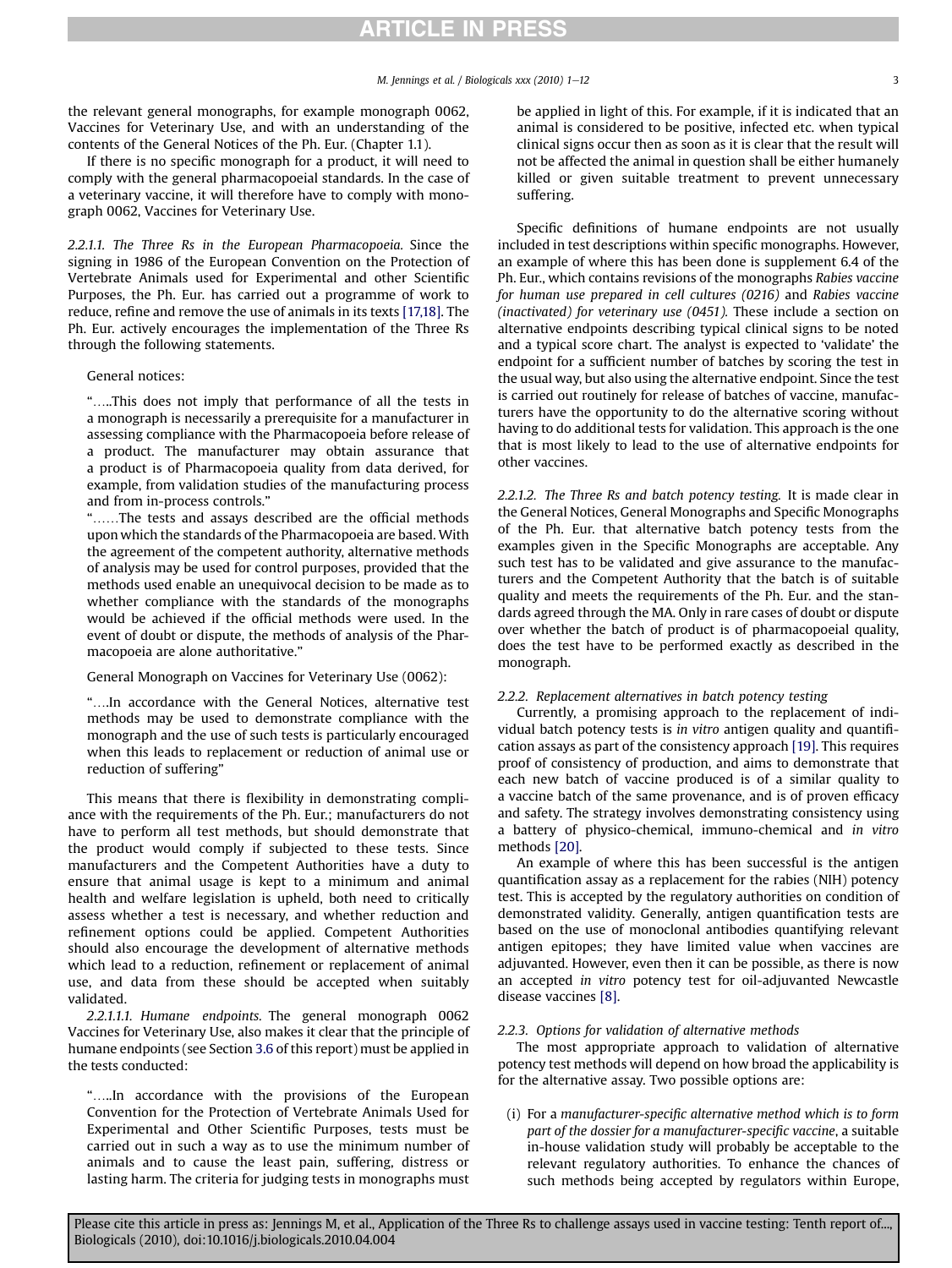<span id="page-3-0"></span>

scientific advice can be sought from the European Medicines Agency (EMEA) or from National Competent Authorities, something that is regularly encouraged in the UK.

(ii) For a vaccine-specific alternative method where it is intended that the alternative test be accepted into a regulatory monograph or guideline, more formal validation rather than just a successful in-house study is likely to be required. Organisations such as the European Centre for the Validation of Alternative Methods (ECVAM) and the Biological Standardisation Programme of the European Directorate for the Quality of Medicines and HealthCare (EDQM) work towards validating alternative methods to be included in regulatory guidelines and monographs. There is a defined procedure for such validation, which is outlined in Appendix 3 (Section A3.2.).

There is no guarantee that an alternative method will be accepted and manufacturers have to pay a fee for each licence variation for the introduction of any change in the assays they submit. Together, these factors create a strong disincentive for industry to explore and validate alternative methods. To facilitate the acceptance of alternatives and avoid conflicts of opinion between different Competent Authorities, manufacturers should communicate with all relevant parties at an early stage. (The roles, responsibilities and interactions of the various institutions and regulatory authorities involved in the regulation of vaccines and development of test guidelines within Europe are illustrated in Appendix 3, Fig. 1) It would also help if Competent Authorities would waive the fee for licence variations that implement the Three Rs, as done by the UK Veterinary Medicines Directorate (VMD).

### 2.2.4. Recent three Rs initiatives

There are two recent Three Rs initiatives within Europe. The Committee for Medicinal Products for Veterinary Use (CVMP) is exploring ways to establish stronger EU ties with EDQM and ECVAM and to consider how advice concerning Three Rs issues for the development, manufacture and testing of veterinary medicinal products could be provided. Phased assessment of the registration dossier is also being considered. This would help to minimise the number of animals used in clinical safety and efficacy studies, and also avoid animals being used to validate a method if there are indications at an early stage that the method may not be accepted for regulatory purposes. This initiative is at an early stage and any significant change to the way in which veterinary pharmaceuticals are authorised may have to wait for the next review of the legislation, due in 2014.

The European Partnership for Alternative Approaches to Animal Testing (EPAA) is a joint Three Rs initiative from the European Commission, which was formed in 2005. It consists of individual companies and trade associations representing the chemicals, soaps and detergents, cosmetics, crop protection, pharmaceutical, bio-industry and animal health sectors, together with the following Commission services: Directorate Generals Enterprise and Industry, Research and Development, SANCO, Environment, and the Joint Research Centre (ECVAM). In 2010, the EPAA in collaboration with ECVAM organised a workshop on the consistency approach to vaccine quality control and the JWGR encourages them to pursue further vaccine-related Three Rs activities as well.

#### 2.3. Regulations in other countries

Other countries and market areas where vaccines are manufactured either have their own pharmacopoeias and/or regulatory requirements, for example, the US Code of Federal Regulations Title 9 (9CFR) and Japanese Pharmacopoeia (Japanese Veterinary Biologicals Product Standards), or they base their requirements on those of other countries. As these regulations have developed independently, there are some differences in the detail of test methods, test requirements, animal numbers and endpoints. Harmonisation of international guidelines, taking the most refined methods as the standard, would have a very positive impact on animal welfare and obviate the need for repetition of tests for different markets. Appendices 1 and 2 illustrate how this could be done for Clostridium chauvoei and canine leptospira vaccines and provide a template for applying the principles to other vaccines.

Although full international harmonisation may take a long time, harmonisation even between some of the major markets, for example US, EU and Japan, would facilitate mutual acceptance of data and bring real Three Rs benefits.

#### 3. Practical application of refinement and reduction

To maximise application of refinement and reduction in batch potency and other tests, it is important to critically review every aspect of experimental design and test procedures, and every aspect of animals' life-time experiences (see [Table 1\)](#page-4-0). This includes factors such as housing and care, transport, and handling in addition to the potentially adverse effects of vaccination and challenge.

### 3.1. Materials and equipment

Good preparation and storage of materials will maximise efficiency and reproducibility of tests and minimise the number of animals that have to be used. Minimising the need to passage challenge materials and to check virulence in animals also helps to reduce animal use.

The same principle applies to equipment and data management systems. Adequate maintenance of these increases the chance that test results are reliable, accurate and precise, and reduces the likelihood of repeat testing being needed, again minimising animal use. Requirements are stipulated in good manufacturing practice (GMP) standards and these should be applied by vaccine manufacturers and others involved indirectly, such as animal suppliers and contract research organisations.

Where possible, equipment, materials and services should be obtained from sources which operate to recognised quality assured standards such as the ISO standards. Alternatively, some small scale suppliers may be willing to participate in specific quality assurance (QA) audits.

# 3.1.1. Preparation, maintenance and storage of vaccine challenge materials and reagents

Whenever possible, bacterial and viral challenge strains should not be maintained by routine in vivo passage. As well as the additional use of animals, this can lead to increased variability in the biological nature and virulence of the strain, and each passage increases the likelihood of contamination with extraneous agents which could influence the outcome of subsequent challenges. Ideally, a master seed/working seed system should be used to maintain challenge stocks to minimise variation.

The best storage conditions for each toxin, or bacterial or viral strain, should be ascertained from the available literature and storage viability tested. Factors to be considered include: the form of storage (for example, chilled liquid, frozen or freeze-dried); storage temperature; toxin concentration; whether (for some bacteria) they should be stored as vegetative cells or spores, and the cell density; types of excipients and percentage inclusion; and the method of freezing and thawing.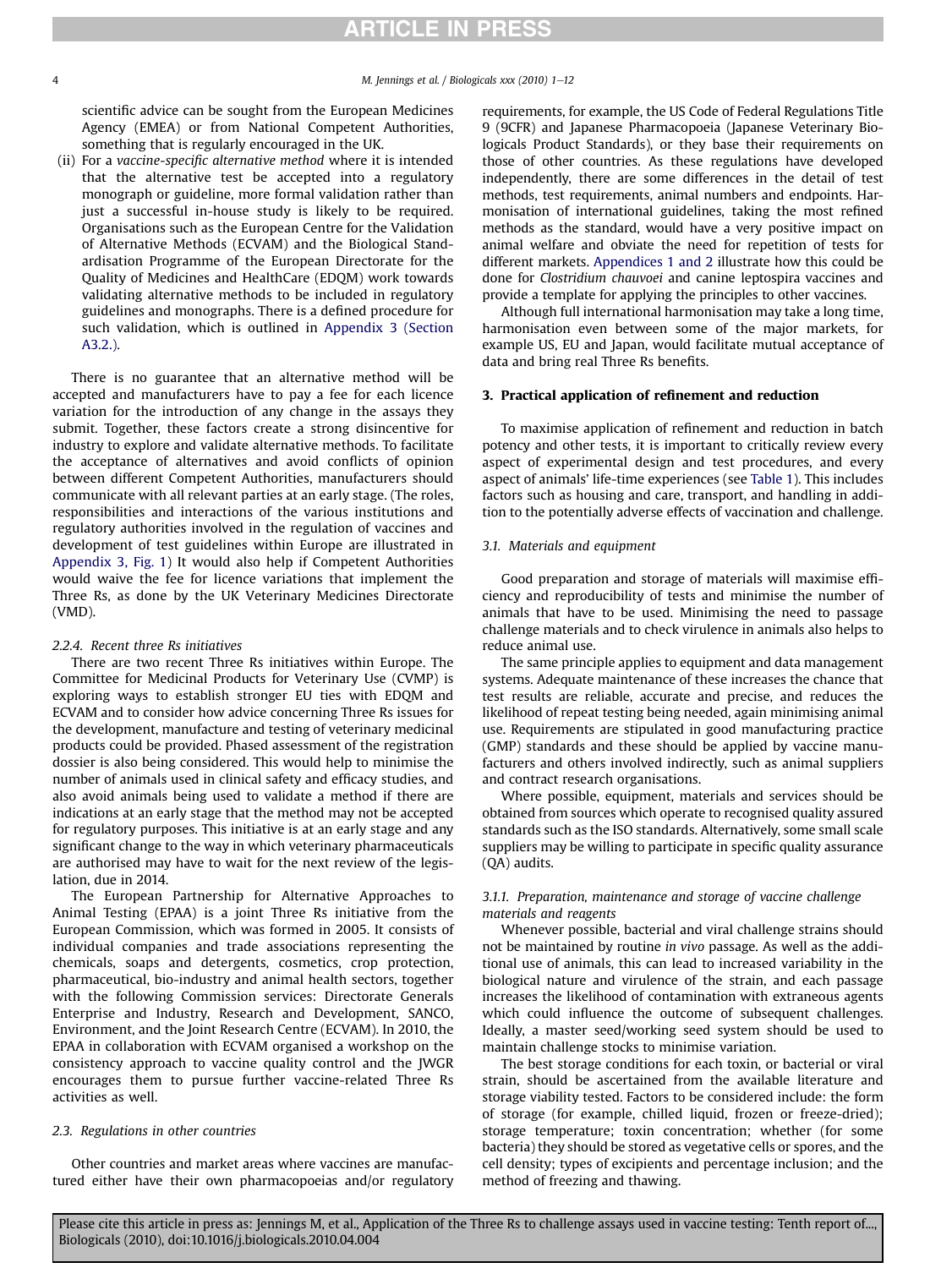#### M. Jennings et al. / Biologicals xxx (2010)  $1-12$  5

#### <span id="page-4-0"></span>Table 1

Factors to consider in relation to refinement and reduction.

| Materials and equipment                   | • Use of appropriate well-maintained and, where relevant, sterile equipment.                                                                                       |
|-------------------------------------------|--------------------------------------------------------------------------------------------------------------------------------------------------------------------|
|                                           | • Careful preparation, maintenance and storage of materials; and consideration of their nature                                                                     |
|                                           | (e.g. irritancy, tissue compatibility, sterility, temperature) when administered.                                                                                  |
| Criteria for selection of animals         | • Selection of an appropriate species and strain of animals with consideration                                                                                     |
|                                           | of other factors such as age, weight and sex.                                                                                                                      |
|                                           | • Use of a consistent source of high health status animals.                                                                                                        |
| Animal husbandry and care                 | • Implementation of animal housing and care that takes into account the                                                                                            |
|                                           | physical and behavioural needs of the animals as well as the need to be                                                                                            |
|                                           | able to monitor them without too much disturbance.                                                                                                                 |
|                                           | • Use of sympathetic handling and restraint procedures.                                                                                                            |
| Numbers of animals and statistical design | • Application of an appropriate experimental and statistical design                                                                                                |
|                                           | with well justified numbers of animals.                                                                                                                            |
|                                           | • Timing of challenge to facilitate monitoring (in relation                                                                                                        |
|                                           | to the animals' time budget <sup>a</sup> and staff availability).                                                                                                  |
| Administration of substances              | • Use of the most refined methods including:                                                                                                                       |
|                                           | - use of an appropriate gauge needle (i.e. the smallest gauge appropriate                                                                                          |
|                                           | to the species, route and substance administered);                                                                                                                 |
|                                           |                                                                                                                                                                    |
|                                           | - selection of the least invasive route likely to cause least trauma                                                                                               |
|                                           | and pain to the animals;<br>- selection of an appropriate and least harmful site/s for administration                                                              |
|                                           |                                                                                                                                                                    |
|                                           | and suitable preparation of the site to facilitate accurate administration first time;                                                                             |
|                                           | - use of aseptic technique;                                                                                                                                        |
| Humane endpoints                          | - exploration of opportunities to administer reduced volumes.<br>• Description and implementation of humane endpoints to minimise level and duration of suffering. |
| Monitoring animals                        |                                                                                                                                                                    |
|                                           | • Careful, regular and timely monitoring of animals for adverse effects including those                                                                            |
|                                           | associated with the administration procedure itself.                                                                                                               |
|                                           | • Use of anaesthetic and analgesics to reduce pain.                                                                                                                |
| Staff                                     | • Sufficient, appropriately trained and competent staff who can implement all of the above.                                                                        |

The relative amounts of time that an animal spends performing different behaviours.

The effects of storage on the activity of toxins or the viability/ virulence of bacterial or viral challenges should be checked; frequently initially, then less so if they appear to be stable in storage. The results should be recorded and monitored to identify any trends.

#### 3.1.2. Challenge validation

All challenge assays involve the use of unvaccinated animals to confirm the toxicity or virulence of the challenge material used. If challenge tests are performed relatively frequently, i.e. once or more each year, no other validation of the material should be needed. If challenge tests are less frequent, it may be necessary to validate the challenge annually. For most viral challenges, plaque assay counts on a suitable cell line can be used for validation of test material. For bacterial challenges, viable counts on agar will have to be supported by less frequent in vivo challenges. For toxins, if possible, an in vitro method such as a cell line assay should be used for routine validation and animals should only be used when part of the challenge test.

The performance of the challenge material during testing should be recorded and checked to detect any changes in toxicity or virulence. Where a reduction in virulence of the master seed is detected, it may be necessary to passage the bacterium or virus through the relevant animal species to retain the virulence of the challenge. The way this is done should be optimised to keep the numbers of animals and level of suffering to a minimum.

### 3.1.3. Calibration and maintenance of equipment

Test equipment and data recording and management systems need to be validated and maintained properly, so that data are measured and recorded accurately and precisely. High quality records of such maintenance need to be kept and audited regularly. Adequate records should also be kept for each batch test run, for inspection in the event of aberrant test results.

Facilities should validate new equipment and carry out regular calibrations and conformity checks on existing equipment. Ideally, this should be linked to national or international standards. Subcontractors used to maintain equipment should also have some form of quality control system that gives confidence that they are operating to suitable standards. Ideally both subcontractors and suppliers should be audited to ensure they comply with the requirements of GMP and QA.

Examples of equipment that should be regularly inspected and calibrated include: measuring devices such as micro-pipettes, thermometers and telemetric implants; storage equipment such as incubators, freezers and refrigerators; and environmental monitoring equipment. Building management systems, including temperature, humidity and lighting are also important as they can have a profound effect on the welfare of animals.

Staff should be adequately trained, experienced and competent to conduct measurements and undertake data recording and management.

These comments apply equally to test equipment used in the development and use of alternative in vitro tests, for example ELISA readers and associated software programmes and data storage systems.

# 3.2. Selection of animals

Species, strain, source: selection of the appropriate species and strain of animal, suitably susceptible to the pathogen or toxin and responsive to the test vaccine, is important for the generation of reliable and reproducible scientific data. The strain and source of animals should be consistent to reduce any possibility that variability of results could be related to genetic factors. The use of a regular and reliable source will avoid any need to assess new strains and use more animals.

Age and weight: experimental groups should comprise animals of similar age and weight at critical time points, for example at vaccination and challenge. This allows consistency in the monitoring of progression of clinical signs, which can make it easier to define earlier endpoints and minimise variability.

Sex: the sex of animals is unlikely to affect the data obtained, but may have an indirect affect on animal welfare if it affects the ability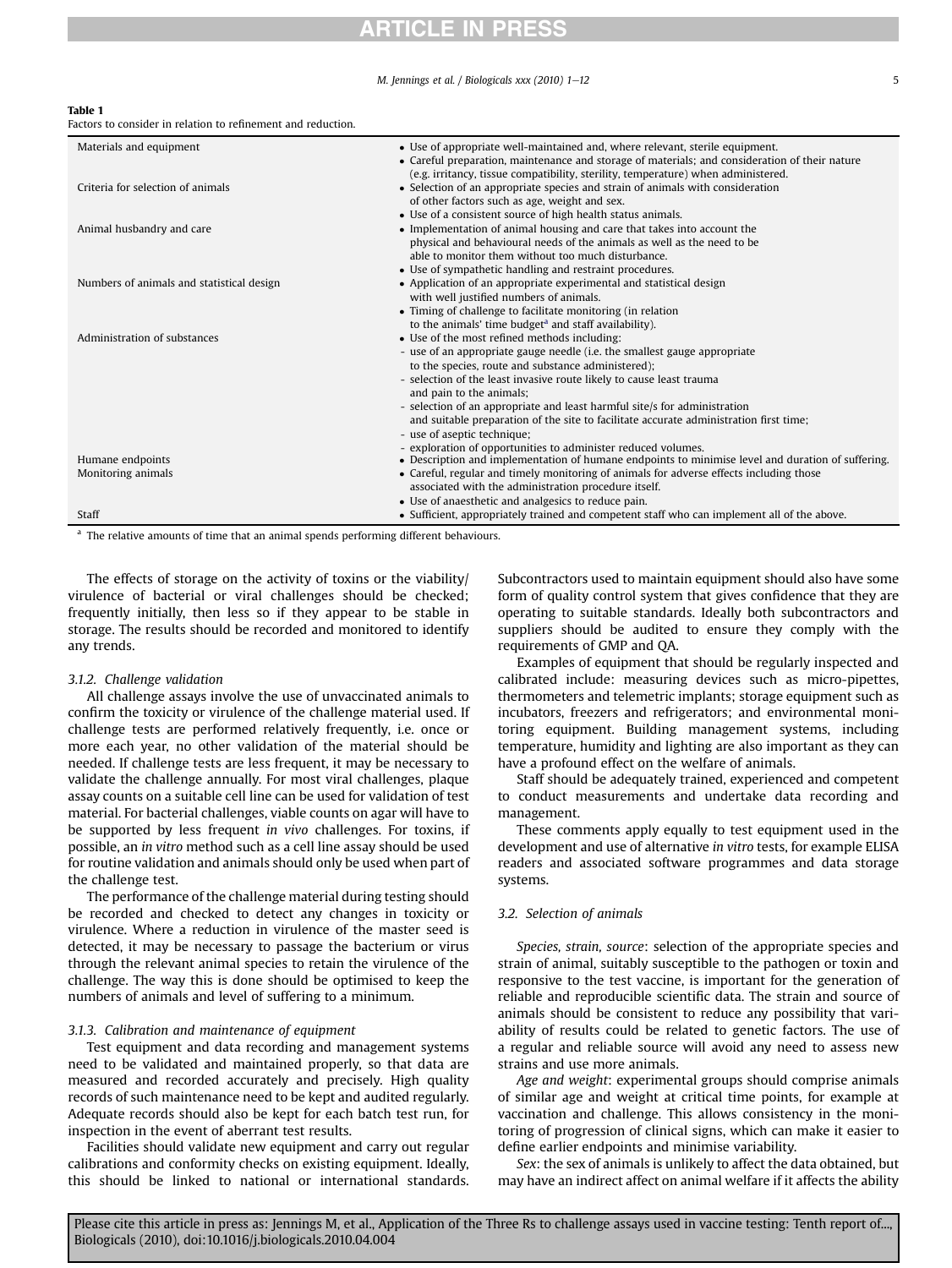#### 6 M. Jennings et al. / Biologicals  $xx(2010)$  1–12

to group-house social animals. Thus, for species where it is easier to group-house females than males there is an animal welfare benefit to using females. However, the overall benefit is lost, if as a consequence, males are killed and wasted. In short-term studies, or in studies with juveniles, it should be possible to house animals in mixed sex groups.

Health status: animals should be of high health status and, in the case of the common laboratory species, preferably specific pathogen free (SPF), to ensure that experimental results are not influenced or complicated by sub-clinical background pathology, and to assure consistency.

Good suppliers of the common laboratory species monitor the health status of their breeding colonies. This involves periodic evaluation of a representative sample of the colony using serological, microbiological and other pathological tests to ensure that the colony is free of relevant specified pathogens and to claim SPF status. Specified pathogens, methods of detection and frequency of sampling are described in recommendations made by the Federation of European Laboratory Animal Science Associations (FELASA)  $[21-23]$  $[21-23]$  $[21-23]$ 

Farm animal species from different agricultural sources are likely to vary in health status. It is therefore good practice for all animals in each test to be bought from the same source, preferably one that is closed to entry of new stock. This will ensure consistency in test results and reduce the potential for spread of endemic disease. Disease can be especially severe and problematic in young animals (for example, the occurrence of diarrhoea and pneumonia in calves), particularly if animals from different sources are mixed. Vaccination and preventive treatments on farm prior to delivery may therefore be necessary.

It is important to check the veterinary health plans in place at the source, the health monitoring strategies, and whether both the source as a whole and the individual animals are free from disease. Inspection by the testing establishment veterinarian is advisable as is investigation by a veterinary pathologist of any culls or losses.

Any use of specially prepared animals, such as colostrumdeprived or gnotobiotic animals, requires special husbandry measures such as irradiated food or antibiotics in drinking water. The health and welfare of such animals will require close monitoring. Their use should be considered carefully to assess whether data obtained are relevant and valid with respect to the expected vaccine efficacy in normal animals, particularly in the case of ruminants where much of the development of the immune system occurs after birth, and the role of the gut associated lymphoid tissue is very important.

Fish are increasingly used in vaccine studies. Generally, these animals are not reared in SPF conditions. Consequently, indicators of abnormal behaviour and/or clinical signs of disease need to be defined and their health and welfare status should be monitored on arrival and during housing in the laboratory.

Acclimatisation: a period of acclimatisation to the new environment is recommended for all animals as this allows them to recover fully from any adverse effects of transport, mixing of individuals, and changes in diet, environment and handlers. Acclimatisation also allows for the incubation of diseases, most of which are likely to show within 3 to 4 days of arrival, and are often complicated by a change or variation in diet. This is particularly important where animals are to join an established group.

An acclimatisation period of around one week allows animals that are unsuitable for any reason to be identified before being used in a study. This period is generally considered within industry to be the minimum necessary for animals used for regulatory testing (although it may be precluded in some instances, for example in the evaluation of vaccine safety in day-old chicks). It is also the time

recommended by Obernier and Baldwin [\[24\]](#page-11-0) in their review of the literature on the physiological acclimatisation period for laboratory animals after transport.

Allocation: animals should be randomly assigned to test groups to minimise selection bias.

#### 3.3. Animal husbandry and care

The many factors to be addressed in the husbandry and care of animals are well documented in various guidelines [\[14,25\]](#page-11-0). Species dependent requirements for facilities, environment and care described in such guidelines should be set as the minimum standard, with opportunities for improvement and further refinement encouraged, explored and implemented.

The principles of optimal care and husbandry apply to all uses of animals for scientific purpose and are not specific to testing vaccines. However, there are points that require particular attention in vaccine challenge tests, especially where features of housing and care and the animals' response to these (for example, levels of activity, social interactions, interaction with objects in the environment) are used to help observe and implement humane endpoints. Factors to consider include:

Social housing: animals should be group-housed unless there are compelling scientific or veterinary reasons not to do so. If individual animals in a test group might die or reach a humane endpoint at different times, for example in control groups in challenge tests, care should be taken to ensure that a single remaining animal is not left alone for any longer than absolutely essential.

Housing: housing should satisfy animals' physiological, behavioural and psychological needs and provide comfort and security. Disturbance should be kept to a minimum to avoid affecting the animals' behaviour, particularly when this is used as a determinant of humane endpoints. However, this has to be balanced with the need to facilitate the regular and detailed observation of animals that is essential in challenge tests.

Flooring and bedding: solid flooring together with appropriate bedding material is particularly important for animals who may experience pain or ill-health during the course of challenge infection. Bedding material should be selected that improves welfare, but does not make animals too difficult to observe. It may even be possible to use materials that help to reveal an endpoint, for example white shredded paper to show haematuria.

Physical environment: modifying environmental conditions, such as ambient temperature, may help improve the welfare of sick animals. Modification of lighting patterns, i.e. use of reverselighting for species that are nocturnally active, enables animals to be observed when at their most active during normal staff working hours. This allows more meaningful observation of their behaviour and removes the need to disturb them during their inactive period.

Diet and water: diets should be consistent and of assured quality as changes may have an impact within or between tests; water supply should be similarly monitored and its quality maintained. Any recommended supplementation or medication of feeds should be assessed for potential impact on test outcomes.

Animals suffering from certain harmful effects of a challenge may show reduced food or water intake. It may be possible to counter this by the addition of ingredients such as fresh vegetables, such as sweet-corn or carrot, fruit, such as apples or grapes, and grains, and to increase water intake by moistening foodstuffs.

Enrichment: environmental enrichment encourages expression of a wider range of behaviours than is possible in a barren cage. This increases the scope for scoring relevant clinical signs because animals often change the level of interaction with enrichment items when they experience adverse effects, and this may occur before other detectable clinical signs are present. For example,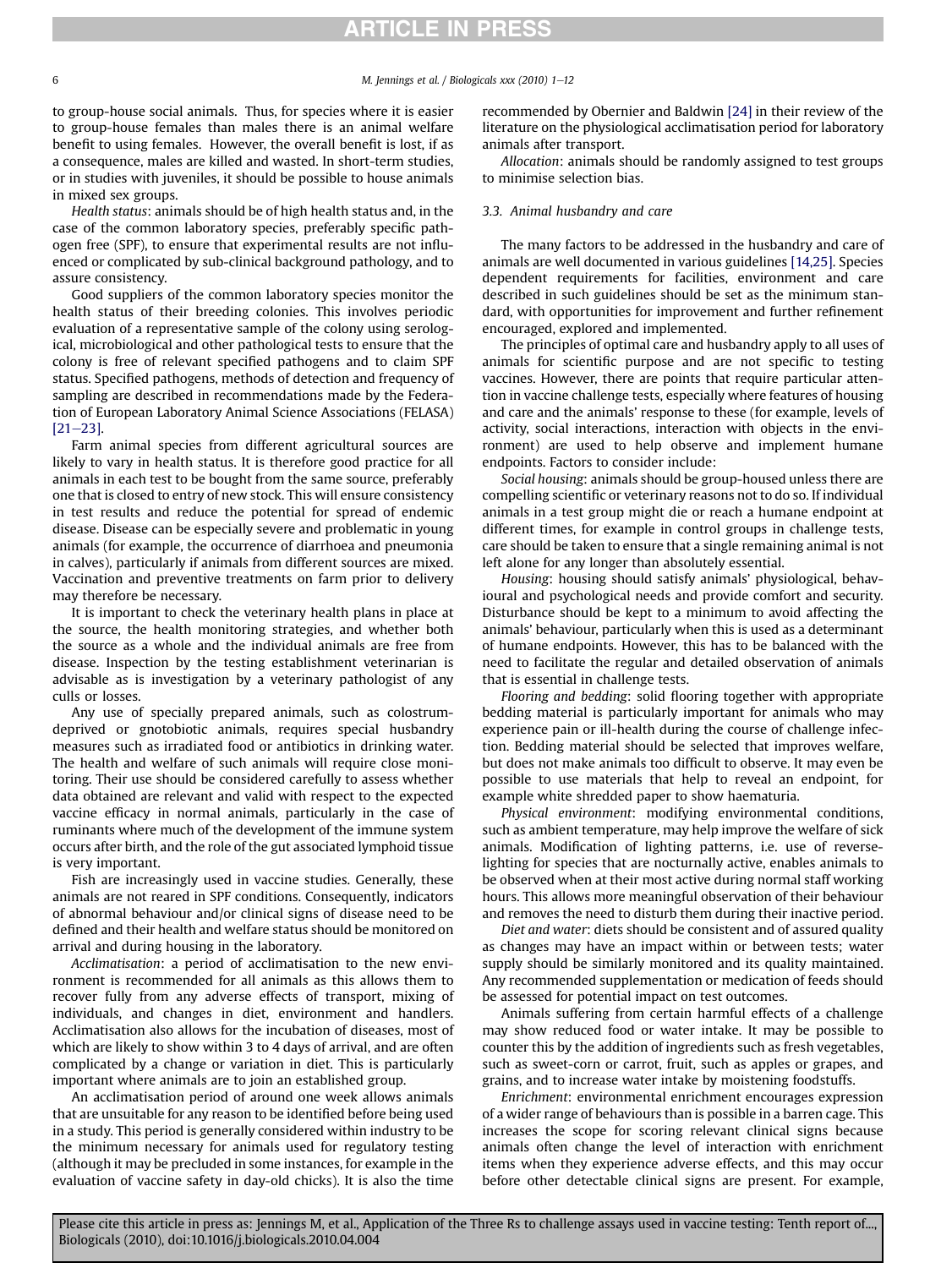#### M. Jennings et al. / Biologicals xxx (2010)  $1-12$

animals that normally rapidly eat some form of treat, or interact with a play object, may reduce such activity following the onset of ill-health, or they may increase their activity or hide. (Note some enrichment items may make it harder to observe animals as they can obscure them from view, but translucent or tinted structures can help to overcome this problem). Observations of this nature can be relevant for any animal species and can easily be scored through time-specific behaviour sampling methods, or even through some form of telemetry or activity monitor.

Environmental enrichment must be appropriate for the species, strain, type of accommodation, and nature of the test protocol. Enrichment should be designed and monitored to ensure it has a beneficial effect for the animals. Experienced staff should be able to judge improvements in the condition or demeanour of animals, or any reduction in adverse behaviour such as fighting, hair plucking or tail chewing. It is also important to show that there are no adverse effects on the outcome of tests.

#### 3.4. Numbers of animals and statistical design

The design of regulatory vaccine tests should ensure that results provide an accurate assessment of test material using the lowest number of animals possible and causing the minimum pain, distress and suffering to animals.

#### 3.4.1. Test numbers in regulatory requirements

There is considerable disparity regarding group sizes for particular species for individual vaccines specified in the Ph. Eur. and its equivalent in other countries. Tests that use species such as birds, mice or fish typically specify much larger numbers of animals than those that use dogs, cats or cattle. For example, in the 9CFR requirements for Pasteurella multocida vaccines, the potency of bovine vaccine in calves requires 10 vaccinates and 5 controls, whereas for the avian vaccine in chickens, 20 vaccinates and 10 controls are specified. There is also disparity between the numbers of animals required in European and American regulations for tests on the same vaccine (see examples in Appendices 1 and 2).

It is difficult to see how these disparities can be scientifically justified and it is important to explore opportunities to reduce numbers and ensure group sizes have a good scientific and statistical basis. It is quite probable that the populations of rodents, birds and fish from which test groups are derived are more homogenous than those of cats, dogs or farm animals, so it may be argued that the group sizes required for the former should be no larger than for the latter. If the numbers of birds, mice and fish required could be reduced to the numbers required for tests using dogs, cats, or farm animals for example, a considerable reduction in the total numbers of animals used would be obtained. Further reductions in the numbers are possible if more than one batch of vaccine is tested simultaneously with each test sharing a single common control group.

A re-evaluation of the current test requirements and harmonisation to achieve a consistent minimum number of animals both within and between individual pharmacopoeias is therefore recommended by the JWGR, together with a simple fast-track process to get revised test requirements implemented quickly.

#### 3.4.2. Statistical design

Aside from the regulatory requirements, it is good practice to reexamine the statistical design of all tests carried out in-house at regular intervals as this provides the historical data to allow more accurate statistical analysis and assessment of the need for controls. Determination of the number of animals required for a test system is dependent on many factors, including the predictive value of test systems and the type of measurements made i.e. whether these are continuous or binomial. It requires specialist knowledge of the relevant statistical and epidemiological principles involved and it is recommended that an expert in statistics is consulted.

3.4.2.1. Predictive value of test systems. The number of animals to be used in a test system is driven by the required accuracy of the test result, expressed as the predictive value. This concept applies at the level of the individual animal in the test, and to the test system overall. There are two types of predictive value:

- Positive predictive value: the probability that if a test result is positive, the material tested is truly positive.
- Negative predictive value: the probability that if a test result is negative, the material tested is truly negative.

Predictive values are partly dependent on the sensitivity and specificity of the individual test or test system:

- Sensitivity: the probability that, if a test material is positive, a test or test system will return a positive result.
- Specificity: the probability that, if a test material is negative, a test or test system will return a negative result.

The positive predictive value of a test or test system can be increased by increasing the test or test system specificity, or by increasing the probability of the test material being truly positive prior to testing. The negative predictive value of a test or test system result can be increased by increasing the test or test system sensitivity or increasing the probability of the test material being truly negative prior to testing.

The sensitivity and specificity of an individual test or test system can often be modified by changing cut-off points $<sup>4</sup>$  or endpoints.</sup>

Predictive values are also dependent on the probability of the test material being truly negative or positive known as the priori. This value can often be estimated based on previous experience with the test material, or on information about the test material.

3.4.2.2. Type of measurements. Continuous data: when the test outcome of interest is continuous data, appropriate sample sizes can be determined using well established methods and software requiring input of:

- the probability of making type 1 and type 2 errors<sup>5</sup>;
- the minimum difference of interest between a treatment group and control group;
- $\bullet$  the variability of the data.

Binomial data: the situation with binomial data for example, yes/ no or positive/negative results for individual animals, is different and determination of the number of test animals needed requires several steps:

- Step 1 Determine the sensitivity and specificity of the individual animal test.
- Step 2 Define the threshold result for the test system to pass or fail the test article. The threshold result can be set so that the proportion of treated animals and the proportion of control animals that reach the test endpoint are fixed and do not vary. Alternatively, the threshold result can be the ratio of

 $4$  Cut-off point: an arbitrary dividing line between  $+$  and  $-$ , or between responder and non-responder.

<sup>5</sup> Type 1 error: rejection of null hypothesis when it is actually true. Type 2 error: acceptance of null hypothesis when it is false.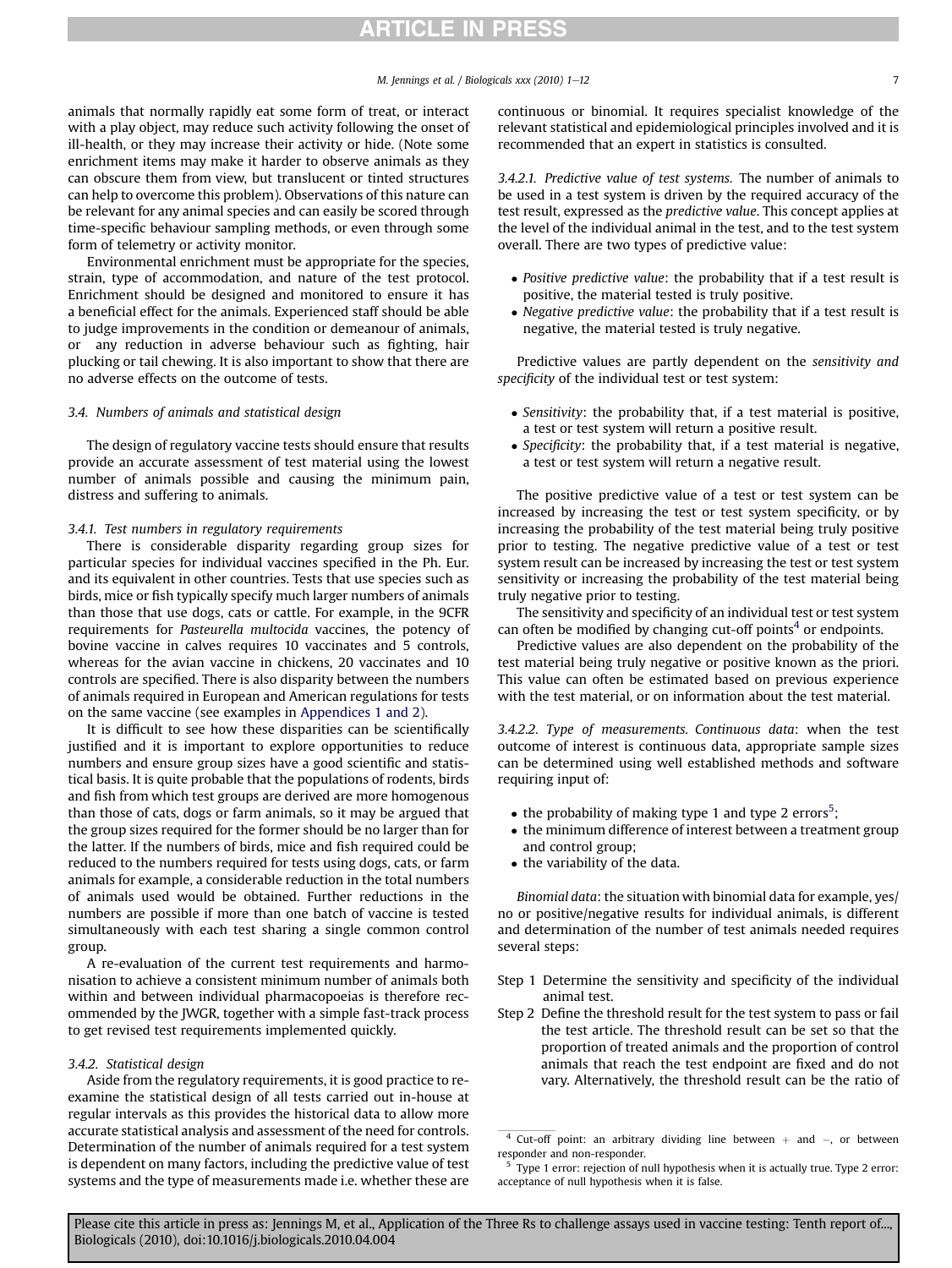<span id="page-7-0"></span>

the proportion of treated animals reaching the test endpoint, divided by the proportion of control animals which reach the test endpoint, known as the relative risk or risk ratio.

- Step 3 With the sensitivity and specificity of a test for the individual animal known, calculate the probability of a truly positive animal returning a positive result and a truly negative animal returning a negative result. The binomial distribution can then be used to partition treated and control animals into positive and negative results.
- Step 4 Check compliance of the results with the outcome specifications declared in Step 2. If compliance is not achieved, either the number of animals can be increased, or the sensitivity and specificity of the test for the individual animal may need to be reviewed. This step will need to be repeated until compliance can be achieved.

# 3.5. Administration of test material

Administration procedures themselves have the potential to cause adverse effects in addition to any effects from the challenge material. Opportunities for refining such procedures are described in an earlier JWGR report [\[26\]](#page-11-0) and other useful references are Diehl et al. [\[27\]](#page-11-0) and Wolfensohn and Lloyd [\[28\].](#page-11-0)

Aseptic practice should be observed to limit the potential for local infection at injection sites and contamination of test materials, which may interfere with the immune response. Other factors including needle size, differing tissue sensitivity in different areas of the body, and temperature and composition of the inoculum, can all influence the degree of pain and discomfort experienced by an animal and should all be considered and optimised (see [Table 1](#page-4-0)).

Some vaccines, for example certain clostridial vaccines, can cause transitory discomfort and possible longer-term irritation, self-mutilation and abscessation. In such cases, the deposition of smaller volumes over more than one site should be considered. This reduces the likelihood of discomfort and tissue pressure necrosis, and will allow the presentation of a greater surface area of animal/ vaccine interface to elicit an immune response. However, these advantages need to be weighed against the discomfort of additional needle sticks.

# 3.6. Humane endpoints

Endpoints in challenge assays are traditionally some of the most severe; the performance of a test vaccine is assessed against claims for that vaccine and if it is claimed to protect against a lethal challenge, the endpoint of the test system may be death in challenged animals. Such endpoints are likely to be of the most substantial severity and result in the greatest pain and distress. They are clearly not humane, and are also unpleasant for animal care staff to observe.

Death as an endpoint can be strongly questioned on scientific as well as animal welfare grounds. It is only an indirect scientific measure, because animals in vaccine tests frequently die from secondary and tertiary effects rather than the infection challenge itself. Deaths of animals challenged with microorganisms are usually the result of secondary or tertiary effects of infection. For example, animals given a neurotropic microorganism such as rabies virus might show secondary neurotoxic effects such as convulsions, muscle weakness and incoordination. This may prevent them from reaching water, in which case they may die from the tertiary effects of dehydration and heart failure due to increased viscosity of the blood, neither of which is directly related to the infectious agent.

An alternative approach, preferable for both animal welfare and scientific reasons, is to define an accurate scientific endpoint that is a surrogate measure of the claim for the test material, using the occurrence of one or more clinical signs known to precede death. This results in far less suffering and is the principle underlying the development of humane endpoints, defined by the OECD [\[29\]](#page-11-0) as "the earliest indicator in an animal experiment of substantial pain, distress, suffering, or impending death". The aim is to stop an experiment at the earliest point at which the scientific objectives are achieved in order to avoid animals suffering unnecessarily.<sup>6</sup>

The need to develop more humane endpoints in vaccine potency testing has been argued for many years (e.g. [\[2,31\]\)](#page-11-0). Valid humane endpoints need to be defined for every challenge potency test in the Ph. Eur., and any requirement to exceed a humane endpoint and cause significant suffering, or death, should be stringently questioned.

# 3.6.1. Defining humane endpoints for batch potency tests

The objective of a challenge assay used for batch potency testing is to demonstrate with a reasonable level of confidence that (i) the challenge is sufficient to cause disease, and (ii) the vaccine protects against disease. The standard tests require that unvaccinated animals and/or animals immunised with unprotective vaccines show specific signs of challenge or die within the observation period. More humane endpoints can be developed by identifying reliable, reproducible, predictive clinical signs, or non-clinical physiological markers such as levels of protective antibodies, that provide sufficient information about the potency of the vaccine and its ability to protect animals at specific doses. These indicators should then be validated against the traditional endpoint. The endpoints selected need to have the highest reduction in suffering with respect to both its duration and intensity [\[31\]](#page-11-0).

3.6.1.1. Identifying suitable signs. The first step is to carefully observe animals through all stages in the development of disease following infection, recording any clinical signs that occur. These may be physiological, such as weight loss or diarrhoea, or behavioural, including changes in the animals' social behaviour, use of enrichment items such as nesting material or chew blocks, or food and water consumption.

Some signs, for example weight loss and body temperature, are easily measurable and can be objectively assessed. Others, such as convulsions, dyspnoea, piloerection and social behaviours may not be so easily measurable, but they can still provide reliable information and be related to the scientific outcome measure. It may be possible to assign numerical 'scores' to these (see below). Where measurement of physiological parameters requires sampling of body fluids such as blood or urine (for example, for assay of haematological and biochemical indicators of organ function or failure, or monitoring blood leukocyte count for decline as an indication of infection) there are additional factors to consider. Firstly, if such measures are used to help predict and refine endpoints, then the speed of analysis is important. Secondly, invasive monitoring techniques can in themselves cause suffering or stress. The benefits that they provide in terms of improved animal monitoring and implementation of more humane endpoints therefore needs to be weighed against their potential for causing additional stress and discomfort, particularly in smaller species. This also applies to the measurement of physiological parameters using implanted telemetry devices, transponders or chips. The implantation procedures can cause suffering, so the harms and benefits of implanting devices should be carefully thought through and the most refined approach used [\[32\].](#page-11-0)

 $6$  This approach has also been reported for the rodent protection test used to confirm in vivo efficacy of novel antiviral, antibacterial and antifungal agents [\[30\].](#page-11-0)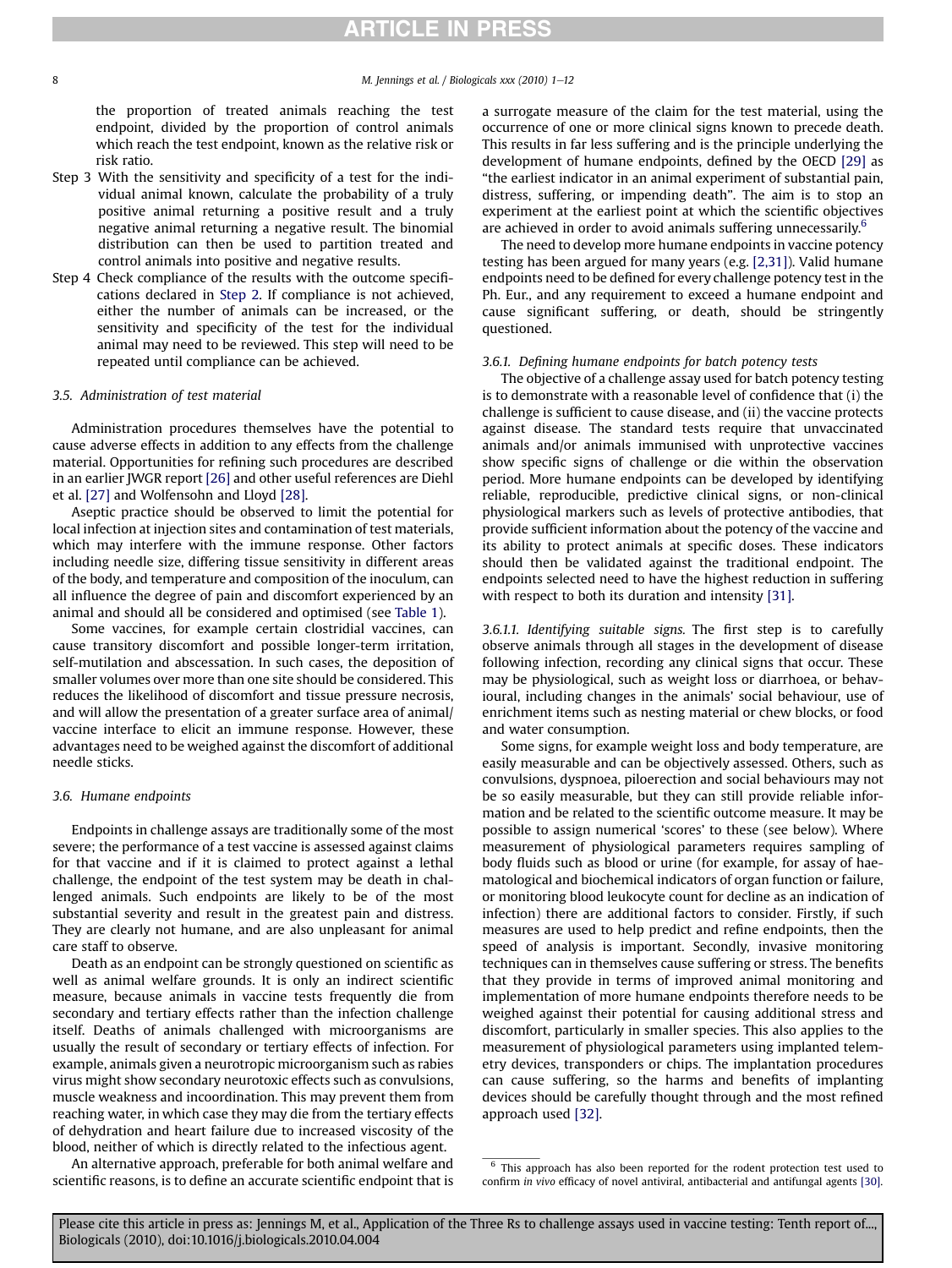#### M. Iennings et al. / Biologicals  $xxx$  (2010) 1–12 9

The reliability of each sign needs to be assessed in relation to its utility for reliably predicting the required scientific outcomes and whether it might give false positive or false negative information. Using a combination of signs may improve predictability, especially if behavioural and physiological data can be correlated. For example, when testing the potency of a whole cell pertussis vaccine, scoring clinical signs together with weight loss and reduced body temperature signal an inevitable deterioration more reliably than the individual signs alone. The selected humane endpoints are then validated by observing whether or not the animals continue to morbidity or death and the data are analysed to ensure they are sufficiently robust from a statistical point of view.

The success of a humane endpoint trial can be measured in animal welfare terms by calculating the reduction in the number of days over which the animals suffer. For example, the whole cell pertussis potency assay above uses a mouse body temperature of 34.5  $\degree$ C as the humane endpoint. This occurs at a mean of 2 days (range  $1-7$  days) earlier than the normal experimental endpoints of death or severe suffering requiring euthanasia [\[31\]](#page-11-0).

3.6.1.2. Monitoring animals and avoiding observer variation. The next step is to consider how animals should be monitored and how variation between human observers can be minimised. This is important because differences in observational skills and interpretation can lead to relevant clinical signs being discarded and endpoints being applied inconsistently.

Animals should be assessed at times and frequencies that will best help to identify the early onset of harmful effects. The timing of challenge and subsequent observations therefore needs to take into account the following factors.

3.6.1.2.1. Normal circadian activity patterns of the animals. Important clinical signs are more likely to be observed if animals are monitored when they are likely to be most active, or performing specific behaviours such as feeding. The optimal time for assessing animals will depend on the species and strain-specific behaviour patterns and time budgets, in conjunction with husbandry routines. It is best to observe them at approximately the same times each day.

The frequency and duration of direct cage-side observations should be carefully considered, with input from animal care staff. The use of behaviour recognition software can improve measurement of animal behaviour in a variety of settings, and can make 24 h monitoring and analysis a possibility.

3.6.1.2.2. Predicted onset and duration of clinical signs of disease. The observations made when defining humane endpoints should enable the time between the challenge and the onset of adverse effects to be predicted. If animals display clinical signs and then recover, it should also be possible to determine approximately how long animals are likely to experience adverse effects. Monitoring protocols should then be set up that ensure animals are observed when they are especially likely to be suffering. This information can also be used to time the challenge so that these critical periods coincide with maximum staff availability.

3.6.1.2.3. Staff availability. There needs to be sufficient staff available to monitor all animals individually. A challenge should be administered so that the critical endpoint phase is expected to occur during the working day and not during a weekend or holiday. The person responsible for the test should be present or rapidly available during this period. Ideally, the study director should be contactable, but if this is not possible, a trained member of staff must be available to make decisions to help ensure that humane endpoints are effectively implemented (see also Section [3.7](#page-9-0)).

3.6.1.2.4. Avoiding observer variation. Observer variation can be reduced by good training and teamwork, and by ensuring that clinical signs are clearly described and accurately recorded in welfare assessment sheets that are tailored to the type of test and the type of product. The use of video to record clinical signs and aspects of scoring is an invaluable aid, both for helping uniformity of scoring between personnel and for training.

Structured welfare assessment sheets that include a list of agreed clinical signs [\[33\]](#page-11-0) should be available to all relevant staff and preferably be included in standard operating procedures (SOPs). They should be discussed with all concerned, including the principle investigator and veterinary and animal care staff, before starting work, and be reviewed at regular intervals to see whether signs have been effectively predicted and whether any humane endpoint might be brought forward even further. They should also be considered by ethical review processes or animal care and use committees, so that others with additional expertise may contribute.

One approach to reducing variation when staff use welfare assessment sheets is to simply record signs as being either present or absent, with no quantitative judgements. If necessary, an allowance can also be made for uncertainty (a record such as 'possibly present'), that would highlight the need for closer observation, for example where loose stools precede diarrhoea, or slight coughing precedes pneumonia. Signs can also be given numerical scores, but this involves making value judgements and needs careful definition and agreement to ensure consistency between observers.

The chosen method of data recording needs to take into account the clinical signs to be recorded, observer consistency, ease of use, clarity and effectiveness. Examples of commonly used recording schemes include: paper records, computer collation of data and direct entry into hand-held devices such as palm tops. All systems for data recording should be accurate, contemporaneous and attributable. Results should be reproducible and data should be stored in a form suitable for archiving and which is traceable.

3.6.1.2.5. Avoiding observer bias. Observer bias occurs where observers are aware of different treatments and may, unwittingly, make biased decisions based upon that knowledge. It is important therefore, wherever possible, to randomise the distribution of cages in a study so that the observer is unaware of the treatment group in each cage. This 'blinded' approach has the added benefit that any environmental impact associated with cage location, for example high or low light levels, should be neutralised across the different groups.

#### 3.6.2. Use of analgesia and anaesthesia

The use of suitable analgesics and, where appropriate, anaesthetics, should be considered when it is expected and predicted that the challenge process could be painful at any stage. It is theoretically possible to anaesthetise an animal throughout an experiment of short duration, but many infections have incubation periods of several days and take time to produce clinical signs. In any case, anaesthesia may not be appropriate as some of the more common clinical signs are related more to distress than pain, for example through inability to reach the water bottle due to muscle weakness.

Analgesics may be useful for some types of challenge that cause pain at certain stages (for example, with Cl. chauvoei or rabies). Their value will depend on the time course of the infection and analgesic regimes should take account of the expected period of discomfort and pain after the challenge has been administered, with doses repeated as necessary. If analgesia is used, the type of analgesic, dose and treatment regime need to be empirically examined to assess not only whether it is effective and beneficial, but also to confirm that it does not materially interfere with the course of the disease or identification of humane endpoints. Similarly, analgesia should not have a significant affect on the robustness of the test's ability to discriminate between effective and noneffective batches of vaccine.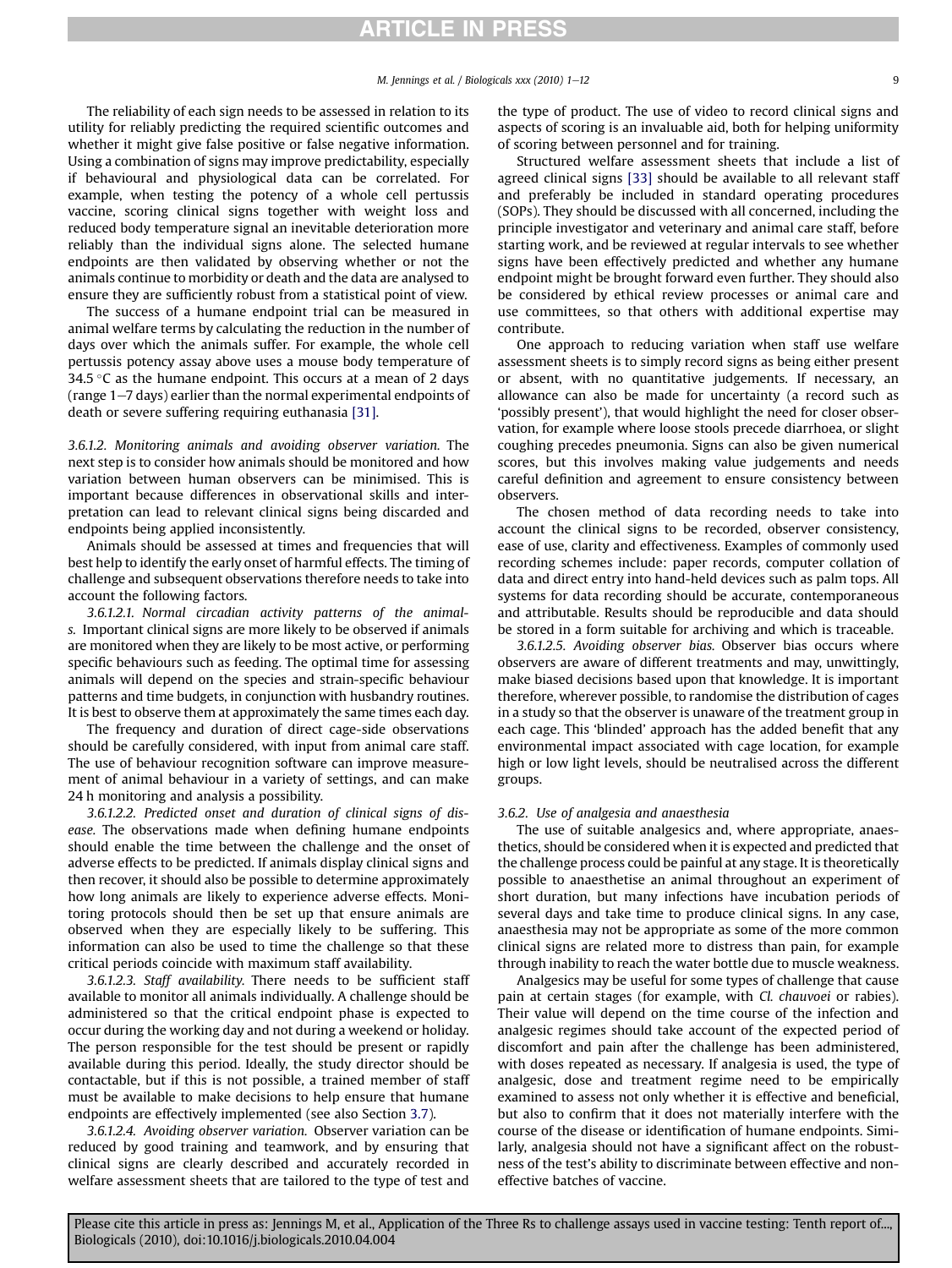<span id="page-9-0"></span>10 M. Jennings et al. / Biologicals xxx (2010) 1-12

#### Table 2

Training requirements.

| Training requirement/topics                                                                                                                                       | Relevant Staff        |                              |               |                     |                           |             |
|-------------------------------------------------------------------------------------------------------------------------------------------------------------------|-----------------------|------------------------------|---------------|---------------------|---------------------------|-------------|
|                                                                                                                                                                   | Animal<br>technicians | Senior animal<br>technicians | Veterinarians | Test<br>supervisors | Other<br>laboratory staff | QC<br>staff |
| Scope, purpose and requirements of relevant regulations, guidelines<br>and monographs and their application to the conduct of vaccine<br>testing challenge assays |                       |                              |               |                     |                           |             |
| Husbandry and care of the species of animals used, including appropriate<br>environmental enrichment                                                              |                       |                              |               |                     |                           |             |
| Normal species specific behaviour and likely strain differences                                                                                                   |                       |                              |               |                     |                           |             |
| Correct application of most refined techniques for administration of test substances,                                                                             |                       |                              |               |                     |                           |             |
| challenge organisms and analgesics by different routes                                                                                                            |                       |                              |               |                     |                           |             |
| Possible adverse effects associated with administration procedures                                                                                                |                       |                              |               |                     |                           |             |
| Expected outcomes of tests - effects on behaviour and health caused by                                                                                            |                       |                              |               |                     |                           |             |
| the test substances and challenge organisms used                                                                                                                  |                       |                              |               |                     |                           |             |
| The nature and level of pain, suffering or distress in the relevant species                                                                                       |                       |                              |               |                     |                           |             |
| and methods of assessment                                                                                                                                         |                       |                              |               |                     |                           |             |
| Use of relevant systems (e.g. score sheets) for recording observations                                                                                            |                       |                              |               |                     |                           |             |
| Actions to be taken in the event of adverse reactions, suffering or ill-health                                                                                    |                       |                              |               |                     |                           |             |
| Definition, determination and implementation of humane end-points                                                                                                 |                       |                              |               |                     |                           |             |
| Appropriate methods of euthanasia and of confirmation of death                                                                                                    |                       |                              |               |                     |                           |             |
| Collection and storage of data in accordance with GMP, GLP, QA                                                                                                    |                       |                              |               |                     |                           |             |
| Handling, storing and validating test and challenge materials                                                                                                     |                       |                              |               |                     |                           |             |
| Hazards associated with handling test and challenge materials                                                                                                     |                       |                              |               |                     |                           |             |

In summary, the decision to use analgesics and anaesthetics, and even to provide palliative care, should depend on validated studies and critical observation of whether this actually reduces suffering for the animal, either in duration or intensity.

# 3.7. Staff issues

A team of well trained, highly competent staff is integral to implementation of the Three Rs. All relevant staff should have the opportunity to be involved in the planning, development and review of tests, procedures and systems and be encouraged to contribute ideas on the Three Rs and animal welfare. Input and feedback between all those involved will create an environment where opportunities for implementing the Three Rs are actively sought throughout the process of vaccine research, development and testing.

#### 3.7.1 Training

Training is fundamental to the provision of a high standard of animal welfare, implementation of the Three Rs, delivery of high quality, valid test results, and compliance with legal and product registration requirements. In all aspects of vaccine testing it is therefore essential that staff should be well trained and competent in the procedures and activities they perform. This will be well worth the resources required i.e. financial costs, time, and the expertise of trainers and supervisors.

All staff should have a personal development plan tailored to their job which should include a training record, and regular review of training needs. Training should cover both knowledge and practical skills. Staff may not be allowed to carry out certain regulated procedures before they are fully authorised, so much of their initial training will be theoretical. Theory is important, but can only provide an introduction to the set of practical skills required, so this needs to be followed by a period of supervision or apprenticeship until competence in all necessary practical skills is attained. Competency will require formal assessment, allowing that different individuals will not all require the same sets of skills, and will take different times to attain them.

The learning process should not be considered to end once initial training and formal assessment has occurred, a personal licence or authorisation has been gained, or upon the completion of the supervision period. Ongoing performance and results should be monitored for consistency and for conformity with expected standards and results. Continuing staff development is also important and personal development requirements should be considered for all individuals. The provision of continuous professional development (CPD) or refresher training will encourage the maintenance of current competencies, and the addition of new ones [\[34\]](#page-11-0).

There are several useful publications that describe the competencies, and associated training and supervision needs of staff involved in the care and use of animals generally  $[35-37]$  $[35-37]$  $[35-37]$  and many countries have a system of training provision linked to assured quality standards.

3.7.1.1. Vaccine testing-specific training. As with the husbandry and care of animals, there are certain topics that are particularly relevant to vaccine challenge assays and these are likely to require more specific in-house training. These topics are listed in Table 2 alongside the categories of staff for which they are particularly important.

#### 3.7.2. Additional staff issues

There are additional staff related issues that can play a part in refinement which should be considered when planning and conducting a programme of vaccine testing.

Staff numbers should be maintained at levels that allow adequate time for test programmes to be conducted correctly. This is essential for the maintenance of scientific quality, animal welfare, health and safety of staff, and compliance with legal requirements. It will also avoid the unnecessary animal use that results from repetition of unsatisfactory tests. Consistent staffing will give similar benefits, leading to less variability in observations, procedures and results, and possibly less stress to test animals.

When scheduling challenge tests, critical time points should coincide with the availability of staff best able to assess health, determine humane endpoints, and take decisions on the course of the test. For example, the time at which a challenge is administered should be planned such that any predictable adverse effects occur during normal working hours. If this is not possible, additional staffing must be provided to ensure frequent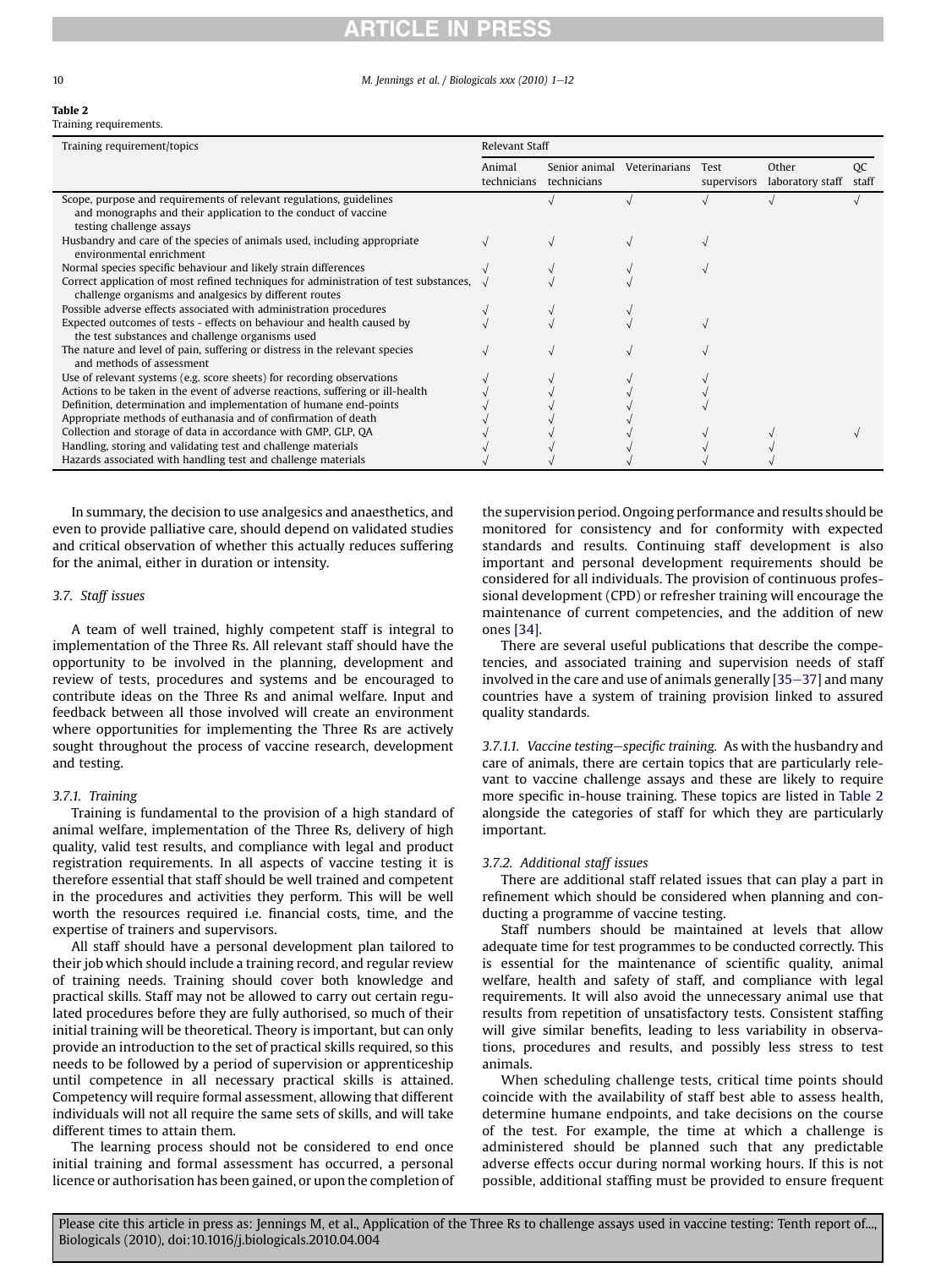observation of animals at these critical points, thereby minimising any suffering. A responsible person such as the study director, veterinarian or senior animal technician must always be easily contactable.

## 4. Summary and recommendations

There is considerable scope for applying the Three Rs to vaccine batch potency testing. Although the test requirements are driven by international regulations such as the Ph. Eur., so too is the need to implement the Three Rs with respect to the tests specified. Everyone involved with defining and implementing such regulations including regulators within Competent Authorities, manufacturers, study directors, test facility managers and animal care staff, can all contribute in some way using the principles and ideas within this report. Although this focuses specifically on applying the Three Rs in vaccine batch potency testing, the principles can be applied to vaccine studies more widely, including to model development, proof-of-concept, challenge validation, challenge passage, and efficacy studies.

The practical recommendations below are separated into three categories aimed at companies and individual staff, Competent Authorities, and the Ph. Eur., 9CFR and their equivalents.

# 4.1. Practical refinement that companies and individual staff can do now

- All staff involved in the planning, development, conduct and review of tests, procedures and systems should be encouraged to read this report as a 'thought starter' to facilitate implementation of reduction, refinement and, where feasible, replacement. Input and feedback between all those involved will create an environment where opportunities for implementing the Three Rs are sought throughout the challenge assay process and the development of novel vaccines.
- As part of this process, relevant staff should periodically come together to consider how the Three Rs could be applied in practice to every aspect of experimental design and test procedures, and every aspect of the animals' life-time experience for the vaccines they work with. Section [3](#page-3-0) of this report provides the background to facilitate a review of:
	- materials and equipment;
	- selection criteria for animals;
	- animal housing, care, handling and transport;
	- acclimatisation of animals;
	- numbers of animals, statistics and experimental design;
	- administration of test materials;
	- reduction of the adverse effects of challenge;
	- development of humane endpoints;
	- monitoring animals, use of anaesthesia and analgesia; and - staff training.
- High standards, for example GMP or equivalent, should be applied to all aspects of vaccine testing, since production of good quality data reduces the likelihood of having to repeat tests.
- Specific examples of reduction and refinement that can immediately be applied to two vaccines, Cl. chauveoi and canine leptospira, are given in Appendices 1 and 2, respectively. These examples also provide a template for similar review of test requirements and methods for other vaccines. The JWGR recommends that research teams run the vaccines they are working with through the template to explore the reduction and refinement opportunities.
- One significant and immediate reduction in the level and duration of pain and suffering to which a test animal is exposed

can be made by the identification of humane endpoints for test systems. A valid humane endpoint needs to be defined for every batch potency vaccine test involving challenge. Any requirement in the Ph. Eur., and its equivalents to exceed this, in particular to require death as an endpoint, should then be challenged by those involved with the tests.

- To facilitate the acceptance of alternative methods, whether refinement, reduction or replacement, and avoid conflicts of opinion between different Competent Authorities, manufacturers should communicate with all relevant parties (see, Appendix 3, Fig. 1) at an early stage during the development and validation of alternative methods.
- The EPAA should include more vaccine-related Three Rs activities in its remit.

# 4.2. Actions for Competent Authorities

- Competent Authorities should encourage the development of alternative methods and data from these alternatives should be accepted when suitably validated, and where this leads to a reduction, refinement or replacement of animal use.
- Competent Authorities that regulate animal experiments have a duty to ensure that animal usage is kept to a minimum and animal health and welfare legislation is upheld, so they must critically assess whether the tests they are asked to authorise are necessary, and whether reduction and refinement options could be applied.
- Competent Authorities should waive the fee for licence variation when satisfactory alternative methods that demonstrably improve animal welfare are proposed and/or used, and provide a simple, fast, harmonised system for approval of such methods.

# 4.3. Actions for the European Pharmacopoeia, the 9CFR and equivalent bodies

- Improving awareness of the opportunities for applying the Three Rs within the regulatory requirements for testing vaccines is key to the implementation of each 'R' in practice, but it is currently not easy to interpret test requirements and determine how flexible these are. Greater clarity of the Ph. Eur. text is needed, together with provision of additional userfriendly guidance.
- Wider knowledge of the test requirements in countries outside of the EU and USA would also be helpful with greater interaction between the regulatory bodies concerned. This would determine where harmonisation or mutual acceptance is possible and identify where further reduction, refinement or replacement opportunities could be developed and implemented.
- Harmonisation between the Ph. Eur., the 9CFR and other national equivalents is necessary. In particular, the JWGR recommends that current test requirements are re-evaluated to define consistent, statistically justifiable minimum numbers of animals in test and control groups. Where a need for harmonisation is identified, a request should be sent to interested parties for example, Group 15 V of the Ph. Eur.
- Specific recommendations for revision of the Cl. chauvoei and canine leptospira vaccine monographs are included in Appendices 1 and 2.

#### Acknowledgements

The JWGR would like to thank Gavin Thomson for his contributions and advice with regard to the potency test for canine leptospira.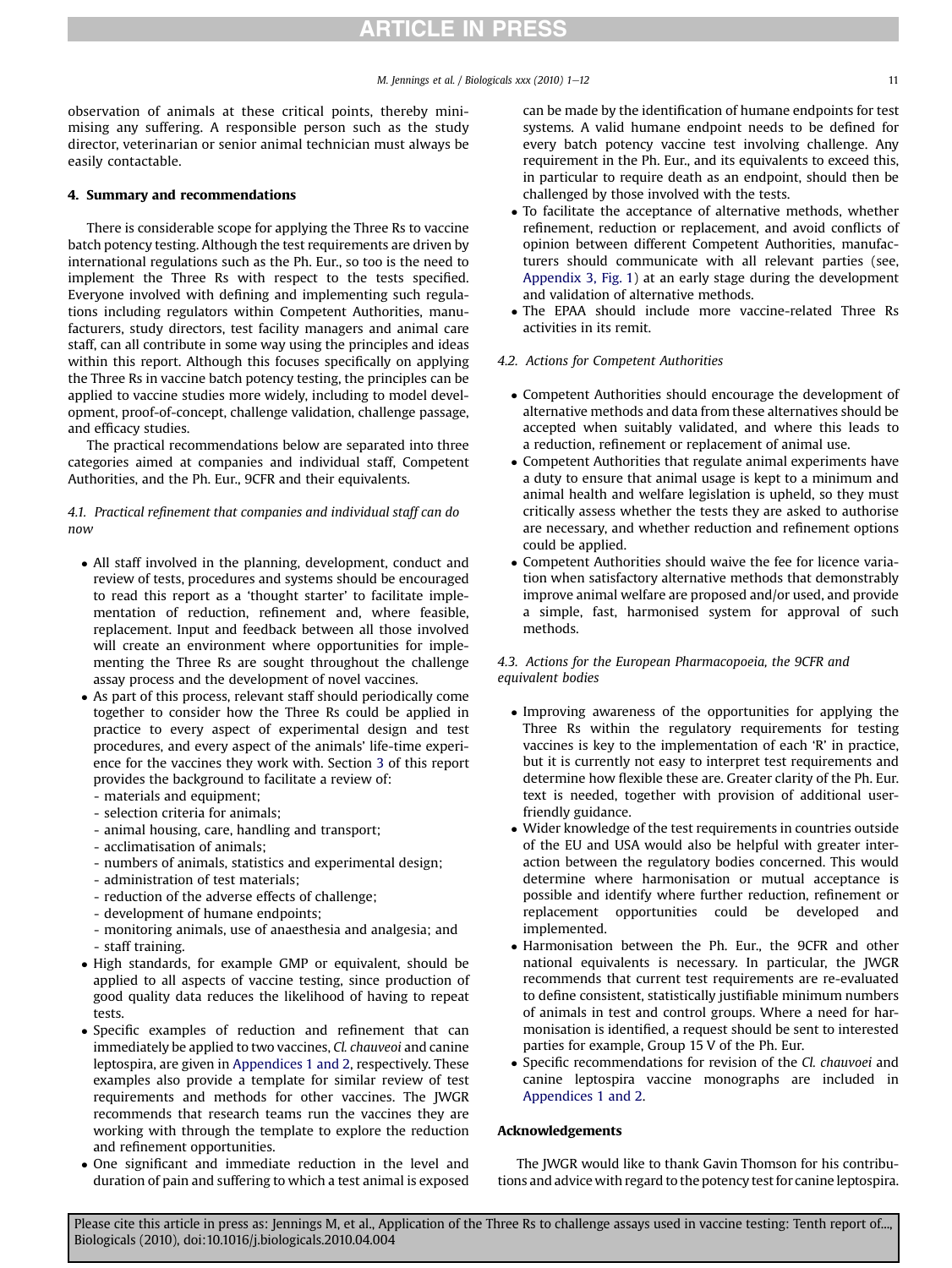<span id="page-11-0"></span>12 M. Jennings et al. / Biologicals xxx (2010) 1–12

The authors would like to express their gratitude to the late Secretary to the European Pharmacopoeia Commission, Mr. Peter Castle, who was an inspiration and guide at the start of this work.

#### Appendix. Supplementary material

Supplementary data associated with this article can be found in the online version, at [doi:10.1016/j.biologicals.2010.04.004.](http://dx.doi.org/10.1016/j.biologicals.2010.04.004)

#### References

- [1] Russell WMS, Burch RL. The principles of experimental technique. London: Methuen; 1959.
- [2] Castle P. The European Pharmacopoeia and humane endpoints. In: Hendriksen CFM, Morton DB, editors. Humane endpoints in animal experiments for biomedical research. London: RSMP; 1998. p. 15-9.
- [3] Metz B, Hendriksen CF, Jiskoot W, Kersten GF. Reduction of animal use in human vaccine quality control. Vaccine  $2002;20:2411-30$ .
- [4] Halder M, Balls M, Hendriksen C, Cussler K. ECVAM's activities in promoting the Three Rs in the quality control of biologicals. ATLA 2004;32(Suppl. 1):93-8.
- [5] Hendriksen CFM. Reduction of numbers of animals used in the quality control of biologicals. ATLA 2004:32(Suppl.  $2$ ):53-9.
- [6] Cooper J, Jennings M, Advancing animal welfare and the 3Rs in the batch testing of veterinary vaccines. Horsham: RSPCA; 2008.
- [7] Hendriksen CFM, Woltjes J, Akkermans AM, van der Gun JW, Marsman FR, Verschure MH, et al. Interlaboratory validation of in vitro serological assay systems to assess the potency of tetanus toxoid in vaccines for veterinary use. Biologicals  $1994;22:257-68$ .
- [8] Claassen I, Maas R, Oei H, Daas A, Milne C. Validation study to evaluate the reproducibility of a candidate in vitro potency assay of Newcastle disease vaccines and to establish the suitability of a candidate biological reference preparation. Pharmeuropa Bio 2004;1:1-15.
- [9] Rosskopf-Streicher U, Johannes S, Wilhelm M, Cussler K. Quality control of inactivated erysipelas vaccines: results of an international collaborative study to establish a new regulatory test. Vaccine  $2001;19:1477-83$ .
- [10] Hendriksen CFM. Refinement, reduction and replacement of animal use for regulatory testing: Current best scientific practices for the evaluation of safety and potency of biologicals. ILAR 2002;43:S43-8.
- [11] Sheridan JF, Dobbs C, Brown D, Zwilling B. Psychoneuroimmunology: stress effects on pathogenesis and immunity during infection. Clin Microbiol Rev  $1994.7.200 - 12$
- [12] Arras M, Rettich A, Cinelli P, Kasermann HP, Burki K. Assessment of postlaparotomy pain in laboratory mice by telemetric recording of heart rate and heart rate variability. BMC Vet Res 2007;3:16. Available from: [http://www.](http://www.biomedcentral.com/1746-6148/3/16) [biomedcentral.com/1746-6148/3/16.](http://www.biomedcentral.com/1746-6148/3/16)
- [13] European Commission Council directive of 24 November 1986. On the approximation of laws, regulations and administrative provisions of the member states regarding the protection of animals used for experimental and other scientific purposes (86/609/EEC). Available from: [http://ec.europa.eu/](http://ec.europa.eu/food/fs/aw/aw_legislation/scientific/86-609-eec_en.pdf) [food/fs/aw/aw\\_legislation/scienti](http://ec.europa.eu/food/fs/aw/aw_legislation/scientific/86-609-eec_en.pdf)fic/86-609-eec\_en.pdf.
- [14] Council of Europe. European convention for the protection of vertebrate animals used for experimental and other scientific purposes (ETS123) Strasbourg, 18.III.1986 with Appendix A text amended according to the provisions of the protocol (ETS No. 170) as of its entry into force on 2 December 2005. Available from: [http://conventions.coe.int/Treaty/en/Treaties/Htlm/123.htlm.](http://conventions.coe.int/Treaty/en/Treaties/Htlm/123.htlm)
- [15] Home Office. Guidance on the operation of the animals (Scientific Procedures) Act 1986. HC321. London: The Stationery Office. Available from: [http://www.](http://www.archive.officialdocuments.co.uk/document/hoc/321/321.htm) archive.offi[cialdocuments.co.uk/document/hoc/321/321.htm](http://www.archive.officialdocuments.co.uk/document/hoc/321/321.htm); 2000.
- [16] European Pharmacopoeia online version 6th edition published by the Council of Europe; 2009. Available from: [http://online.edqm.eu/entry.htlm.](http://online.edqm.eu/entry.htlm)
- Castle P. Replacement, reduction, refinement (3Rs) animal welfare progress in European Pharmacopoeia Monographs. In: Pharmeuropa, 19; 2007.
- [18] Charton E. European Pharmacopoeia activities an overview. In: Alternatives to animal testing: new approaches in the development and control of biologicals, Proceedings of the International Conference, 23-24 April 2008. Dubrovnik, Croatia: Council of Europe; 2008. pp. 11-16.
- [19] Hendriksen CFM, Arciniega JL, Bruckner L, Chevalier M, Coppens E, Descamps J, et al. The consistency approach for the quality control of vaccines. Biologicals 2008:36(1):73-7.
- [20] Metz B, Brunel F, Chamberlin C, van der Gun J, Halder M, Jiskoot W, et al. The potential of physico-chemical and immunochemical assays to replace animal tests in the quality control of toxoid vaccines. ATLA  $2007;35:323-31$ .
- [21] Kraft V, Deeny AA, Blanchet HM, Boot R, Hansen AK, Hem A. Recommendations for the health monitoring of mouse, rat, hamster, guinea-pig and rabbit breeding colonies Report of the Federation of European Laboratory Animal Science Associations (FELASA) Working Group on Animal Health. Laboratory Animals 1994:28:1-12.
- [22] Rehbinder C, Baneux P, Forbes D, Van Herck H, Nicklas W, Rugaya Z, et al. FELASA recommendations for health monitoring of mice, rats, hamsters, gerbils, guinea-pigs and rabbits in experimental units. Report of the Federation of European Laboratory Animal Science Associations (FELASA) Working Group on Animal Health. Laboratory Animals 1996;30:193-208.
- [23] Niklas W, Baneux P, Boot R, Decelle T, Deeny AA, Fumanelli M, et al. Recommendations for the health monitoring of rodent and rabbit colonies in breeding and experimental units. Recommendations of the Federation of European Laboratory Animal Science Associations (FELASA) Working Group on Animal Health. Laboratory Animals 2002;36(1):20-42
- [24] Obernier JA, Baldwin RL. Establishing an appropriate period of acclimatization following transportation of laboratory animals. ILAR Journal 2006;47  $(4)$  $364 - 9$
- [25] FELASA. Euroguide on the accommodation and care of animals used for experimental and other scientific purposes, based on the revised Appendix A of the European Convention ETS 123. Published in conjunction with EPAA. FELASA, ISBN 978-1-85315-751-6; 2007.
- [26] Morton DB, Jennings M, Buckwell A, Ewbank R, Godfrey C, Holgate B, et al. Refining procedures for the administration of substances; report of the BVAAWF/FRAME/RSPCA/UFAW Joint Working Group on Refinement. Laboratory Animals 2001;35:1-41.
- [27] Diehl KH, Hull R, Morton D, Pfister R, Rabemampianina Y, Smith D, et al. A good practice guide to the administration of substances and removal of blood, including routes and volumes. Journal of Applied Toxicology 2001;21:15-23.
- [28] Wolfensohn S, Lloyd M. Handbook of laboratory animal management and welfare. 3rd ed. Oxford: Blackwell Publishing Ltd., ISBN 1-4051-1159-3; 2003.
- [29] OECD. Environmental health and safety publications series on testing and assessment No. 19: guidance document on the recognition, assessment, and use of clinical signs as humane endpoints for experimental animals used in safety evaluation. Paris: OECD; 2000. ENV/JM/MONO:7.
- [30] Acred P, Hennessey TD, MacArthur-Clark JA, Merrikin DJ, Ryan DM, Smulders HC, et al. Guidelines for the welfare of animals in rodent protection tests: a report from the rodent protection test working party. Laboratory Animals 1994;28:13-8.
- [31] Hendriksen CFM, Steen B, Visser J, Cussler K, Morton D, Streijger F. The evaluation of humane endpoints in pertussis vaccine potency testing. In: Hendriksen CFM, Morton DB, editors. Humane endpoints in animal experiments for biomedical research. London: RSTM; 1998. p. 106-13.
- [32] Morton DB, Hawkins P, Bevan R, Heath K, Kirkwood J, Pearce P, et al. Refinements in telemetry procedures. Seventh report of the BVAAWF/FRAME/ RSPCA/UFAW Joint Working Group on Refinement, Part A. Laboratory Animals 2003;37:261-99.
- [33] Hawkins P, Burman O, Honess P, Lane S, Middleton V, Morton DB, et al. Defining and implementing protocols for the welfare assessment of laboratory animals: a BVAAWF/FRAME/RSPCA/UFAW Joint Working Group on Refinement guide, Unpublished.
- [34] FELASA. Guidelines for the continuing education for persons involved in animal experiments: recommendations of a Federation of European Laboratory Animal Science Associations (FELASA) working group, Unpublished.
- [35] APC Animal Procedures Committee Education and Training Sub-Committee. Review of modular training. London: APC. Available from: [http://www.apc.](http://www.apc.gov.uk/reference/apc-) [gov.uk/reference/apc-](http://www.apc.gov.uk/reference/apc-); 2006.
- [36] FELASA. Recommendations for the education and training of persons carrying out animal experiments. Laboratory Animals 2000;34:229-35.
- [37] LASA. Guiding principles on the supervision requirements for personal licensees. In: Jennings M, Berdoy M, editors. A report by the LASA Education, Training and Ethics Section. Available from: [http://www.lasa.co.uk/pubs.htlm;](http://www.lasa.co.uk/pubs.htlm) 2007.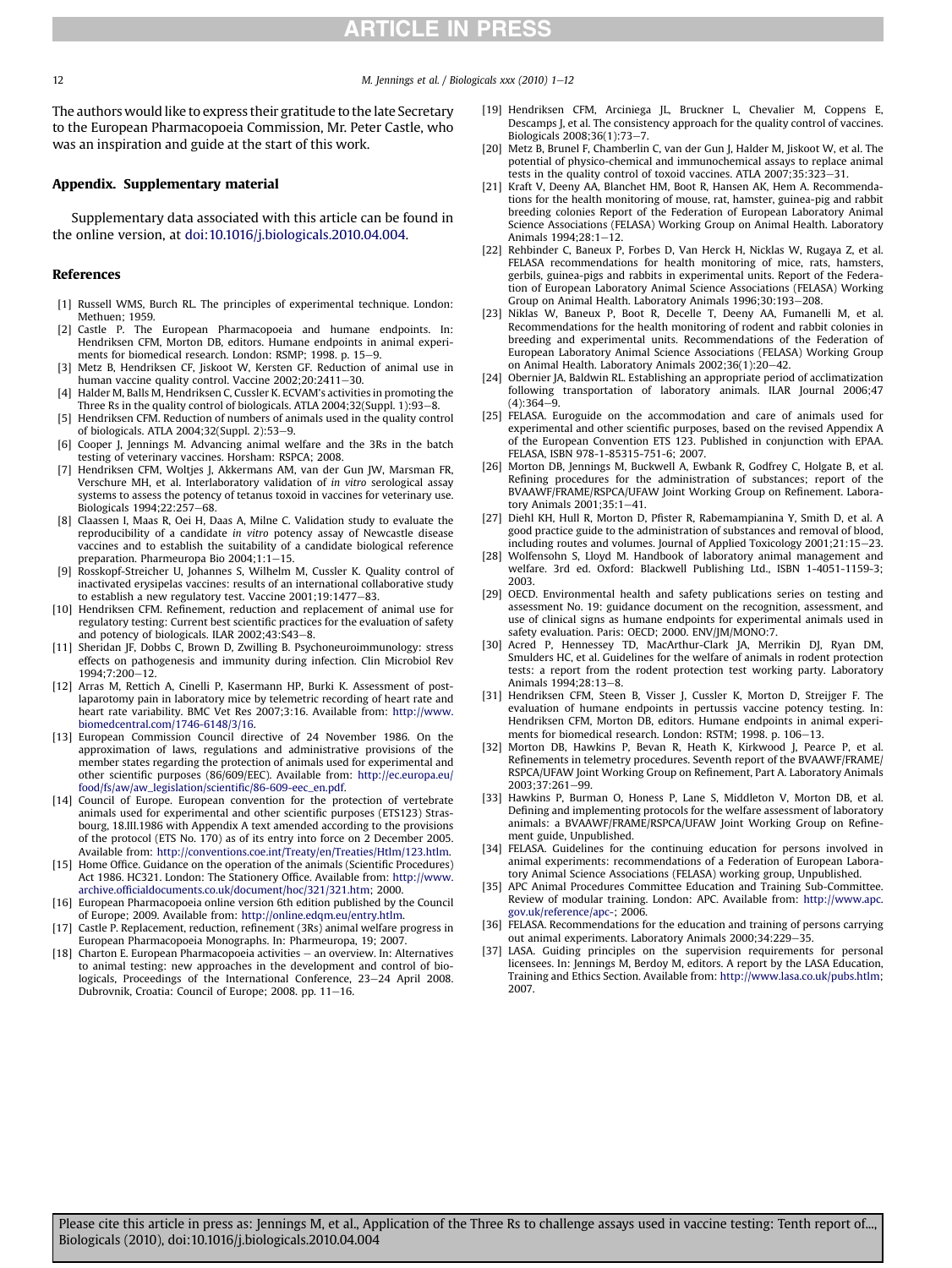# Appendices to Working Group report: Application of the Three Rs to challenge assays used in vaccine testing: tenth report of the BVAAWF/FRAME/RSPCA/UFAW Joint Working Group on Refinement

Publication reference:

### Abstract

The full version of the Joint Working Group on Refinement report aims to facilitate the implementation of the Three Rs (reduction, refinement and replacement) [1] in the testing of vaccines for regulatory and other purposes. The focus is predominantly on identification of reduction and refinement opportunities in batch potency testing but the principles described are widely applicable to other situations that involve experimental infections of animals. The report should also help to interpret the requirements of the European Pharmacopeia with regard to the use of alternative tests, humane endpoints and other refinements.

These three appendices provide supplementary information as follows:

- Appendix 1 and Appendix 2 are worked examples of the application of the Three Rs (mainly reduction and refinement) in the batch potency testing of Clostridium chauvoei and canine leptospira vaccines respectively. The text and tables provide recommendations for harmonisation of international test requirements for these vaccines and provide a template to facilitate a similar approach for others. The appendices encompass the general principles in the published report and should be read in conjunction with this.
- Appendix 3 provides additional information on regulatory requirements in Europe.

# Appendix 1. : Refinement of the Clostridium chauvoei challenge potency test

# Background

Clostridium chauvoei is the causative organism of Blackleg, an emphysematous, necrotising myositis disease of cattle, sheep and several other species. The mechanism of the infection is not clearly understood, but Cl. chauvoei is known to produce numerous toxins. Vaccines for Blackleg comprise unpurified formalin treated whole cultures or, in a few cases, culture supernatants.

Batch potency tests are carried out in guinea-pigs and current regulations state that vaccinated animals must survive for 5 days after challenge with virulent organisms. However, they suffer substantially and are severely debilitated for the whole of this period. This is likely to be a consequence of the irritant and necrotic nature of the challenge material which contains calcium chloride and is deposited deep into the thigh muscles. The unvaccinated controls will develop clinical signs and die. Replacing or refining the batch potency test for this vaccine would therefore have major benefits for animal welfare.

The vaccines are generally very effective even though the specific protective antigens are still to be determined. Until these are known, it will not be possible to develop a serological test to assess the potency of vaccine batches and, therefore a challenge potency test remains necessary. The form of the challenge potency test varies not only by region and requirement, i.e. 9CFR and Ph. Eur., but also by manufacturer. These variations can include factors such as the volume of vaccine administered, preparation and volume of the

challenge, modulators, clinical scoring, humane endpoints and monitoring regimes.

This appendix presents proposals to harmonise, where applicable, the varying requirements in 9CRF and Ph. Eur., and provide guidance to produce a test which uses the minimum number of animals, with the highest level of refinement and the most humane endpoints. The current requirements of each of the two regions are set out in [Table A1](#page-13-0) under 6 separate headings relating to: selection of animals; housing and husbandry; vaccination details; challenge material; challenge and humane endpoints; and test results. The recommended approach, including recommendations for refinement, harmonisation of test requirements, revision of the test, or mutual acceptance of data, is set out in the right-hand column of the table. Specific recommendations for harmonisation and mutual acceptance of data are summarised below.

#### Recommendations

#### 1. Numbers of animals

While the Ph. Eur. requires 10 guinea-pigs to be vaccinated with the vaccine on test, the 9CFR allows this number to be reduced to 8. Testing organisations should be encouraged to use the lowest number if they can provide evidence that the results are still reliable. In addition, where an organisation can provide adequate supporting data, the Regulatory Authorities should be encouraged to accept tests using only 8 vaccinates.

The purpose of the animals in the unvaccinated control group is solely to confirm the virulence of the challenge. With this in mind, it may be possible for testing organisations to agree with the Regulatory Authorities to use fewer than 5 challenge control guinea-pigs without compromising the validity of the test. Monitoring the results in the control group over a period of time should provide evidence to support this and manufacturers could collaborate to achieve acceptance of this approach. Further reductions in the numbers are possible if more than one batch of vaccine is tested simultaneously with each test sharing a single common control group.

#### 2. Weight

Adoption of the 9CFR's wider weight range, of 300 to 500 g, would increase the proportion of available animals that could be used in any one test. This would mean that fewer guinea-pigs would have to be bred to provide sufficient animals of a suitable weight.

#### 3. Vaccine dose/volume

While the 9CFR recommends vaccination of the test animals with 1/5 of the standard dose the Ph. Eur. states only that the volume of vaccine used must not be greater than the recommended minimum dose. The Ph. Eur. could consider including a recommendation on the volume of vaccine to be given in order to encourage operators to use the lowest reasonable volume, which should be no more than 1.0 ml.

# 4. Schedule

Both the Ph. Eur. and 9CFR should consider that, provided that the testing is performed to a consistent schedule within each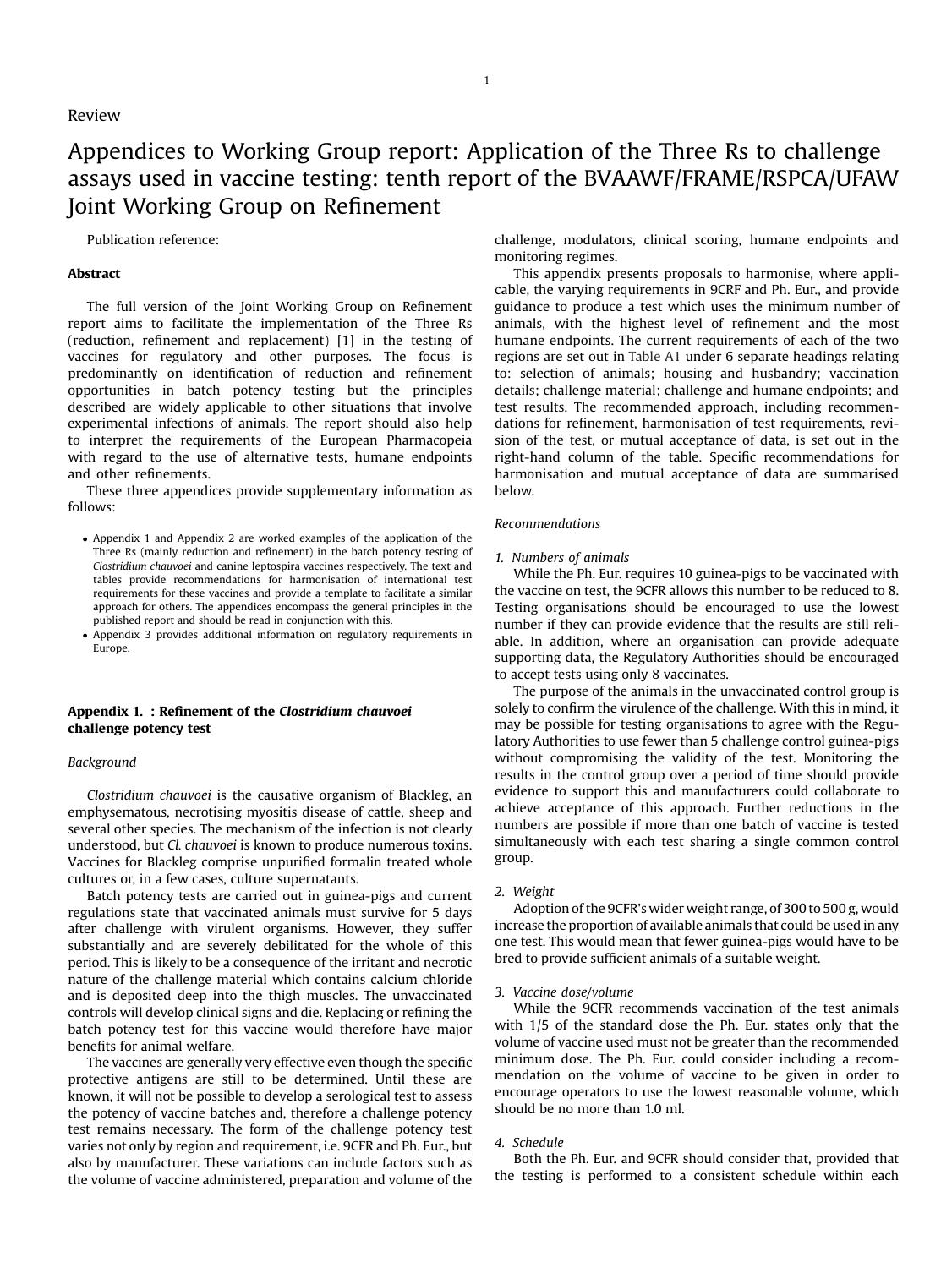<span id="page-13-0"></span>organisation, the second dose of vaccine could be administered 21 to 28 days after the first. Similarly the challenge could be performed 14 to 15 days after the second vaccination. This would avoid having to repeat tests to satisfy different Regulatory Authorities

# 5. Challenge dose

The 9CFR specifies that the challenge should contain approximately 100LD $_{50}$ . A relatively large number of animals would have to be used to determine this dose level and to confirm it for each challenge. The Ph. Eur. requirement that the challenge dose should be virulent enough that none of the control guinea pigs survive is much easier to attain and requires the use of fewer animals. The volume should be no more than 0.5 ml and ideally only 0.1 ml.

# 6. Humane end-points

Both the Ph. Eur. and the 9CFR specify death as the endpoint. This is unnecessary and it is recommended that the texts are revised to reflect the acceptance of more humane endpoints, perhaps with reference to the relevant sections of this appendix.

### 7. Pass and validity criteria

There are several differences between the Ph. Eur. and the 9CFR regarding what constitutes a pass, fail or invalid test. The requirements could be harmonised to use the lowest number of animals and the following figures are proposed. At least 7 out of 8 vaccinates must survive for 3 days after challenge for the vaccine to pass. If only 6 survive a retest is required, fewer than 6 and the vaccine fails. On the retest, at least 6 vaccinates must survive for the vaccine to pass. For the controls, not more than one out of 5 should survive for more than 3 days after challenge for the test to be valid.

Table A1

Opportunities for reduction and refinement within the batch potency test for clostridial vaccines

|                                | <b>Regulatory Requirements</b>                                                                                                                                         | Recommended Approach and Possible Monograph Harmonisation and/or Revision                                                                                                                                                                                                                                                                             |
|--------------------------------|------------------------------------------------------------------------------------------------------------------------------------------------------------------------|-------------------------------------------------------------------------------------------------------------------------------------------------------------------------------------------------------------------------------------------------------------------------------------------------------------------------------------------------------|
| Animal selection criteria      |                                                                                                                                                                        |                                                                                                                                                                                                                                                                                                                                                       |
| <b>Species</b>                 | Both Ph. Eur. and 9CFR monographs refer to<br>guinea-pigs or target species which are goats,<br>cattle and sheep                                                       | Currently, potency assessment is by challenge test and is done only in the guinea-pig.                                                                                                                                                                                                                                                                |
| <b>Strain</b>                  | Not specified in monographs                                                                                                                                            | Use a strain demonstrated to be susceptible to challenge and that is capable of mounting<br>a protective immune response.                                                                                                                                                                                                                             |
| <b>Source</b>                  | Not specified in monographs                                                                                                                                            | Use a reliable and authorised source that can supply large enough numbers of good<br>quality animals on a regular basis.                                                                                                                                                                                                                              |
| <b>Sex</b>                     | Not specified in monographs                                                                                                                                            | Use mixed sexes, if possible, to allow most efficient use of available animals.                                                                                                                                                                                                                                                                       |
| <b>Health status</b><br>Weight | Not specified in monographs<br>Ph. Eur. monograph: 350-450 g<br>9CFR monograph: 300-500 g                                                                              | As a minimum the animals must have been assessed as in good health<br>300-500 g.                                                                                                                                                                                                                                                                      |
| Age<br><b>Numbers</b>          | Not specified in monographs<br>Ph. Eur. monograph: 10 vaccinates, 5 controls<br>9CFR monograph: 8 to 10 vaccinates, 5 controls                                         | Dependent on weight.<br>As a harmonisation, 8 vaccinates and 5 controls are recommended. It is also possible that<br>the number of controls could be further reduced if the test material is monitored over<br>time, and manufacturers could collaborate to achieve acceptance of this approach.                                                      |
| <b>Housing and husbandry</b>   |                                                                                                                                                                        |                                                                                                                                                                                                                                                                                                                                                       |
| Acclimatisation                | Not specified in monographs                                                                                                                                            | Animals that are brought in need to have time to recover from transport stress and to<br>acclimatise to anything new such as new social groups, diet and handlers. This requires<br>them to spend a minimum period of 7 days in their groups and accommodation prior to<br>start of the procedure.                                                    |
| <b>Housing</b>                 | Not specified in monographs                                                                                                                                            | If at all possible animals should be group-housed both before and after challenge. There<br>is also no reason why controls and vaccinates cannot be housed together. If it is likely<br>that guinea-pigs will still be on test when they become sexually active, at 12 weeks of<br>age, it may be necessary to consider the use of single sex groups. |
| <b>Enrichment</b>              | Not specified in monographs                                                                                                                                            | Appropriate environmental enrichment, which has been shown to have no adverse<br>effects upon the outcome of tests, should be provided.                                                                                                                                                                                                               |
| Diet                           | Not specified in monographs                                                                                                                                            | The guinea-pig lacks the ability to synthesise ascorbic acid (Vitamin C), an essential co-<br>factor in its immune system. Therefore, adequate quantities of the vitamin should be<br>given routinely in the diet and drinking water to optimise the animals' immune<br>responses.                                                                    |
| Identification                 | Not specified in monographs                                                                                                                                            | Animals should be individually identified for recording purposes by a non-invasive<br>method such as dye marking.                                                                                                                                                                                                                                     |
| <b>Vaccination details</b>     |                                                                                                                                                                        |                                                                                                                                                                                                                                                                                                                                                       |
| Route                          | Both monographs: sub-cutaneous                                                                                                                                         | Care must be taken to ensure that the vaccine is accurately administered sub-<br>cutaneously.                                                                                                                                                                                                                                                         |
| Dose volume                    | Ph. Eur. monograph: a quantity of vaccine not<br>greater than the dose stated on the product<br>label as the minimum dose<br>9CFR monograph: 1/5th of recommended dose | As a refinement, a maximum volume of no more than 1.0 ml should be injected at one<br>site.<br>As a harmonisation 1/5th of the recommended dose should be used.                                                                                                                                                                                       |
| Schedule                       | Ph. Eur. monograph: 2nd vaccination is 28 days<br>later<br>9CFR monograph: 2nd vaccination is 21 to 23<br>days later                                                   | As a harmonisation the 2nd vaccination is administered 21 to 28 days after the first.                                                                                                                                                                                                                                                                 |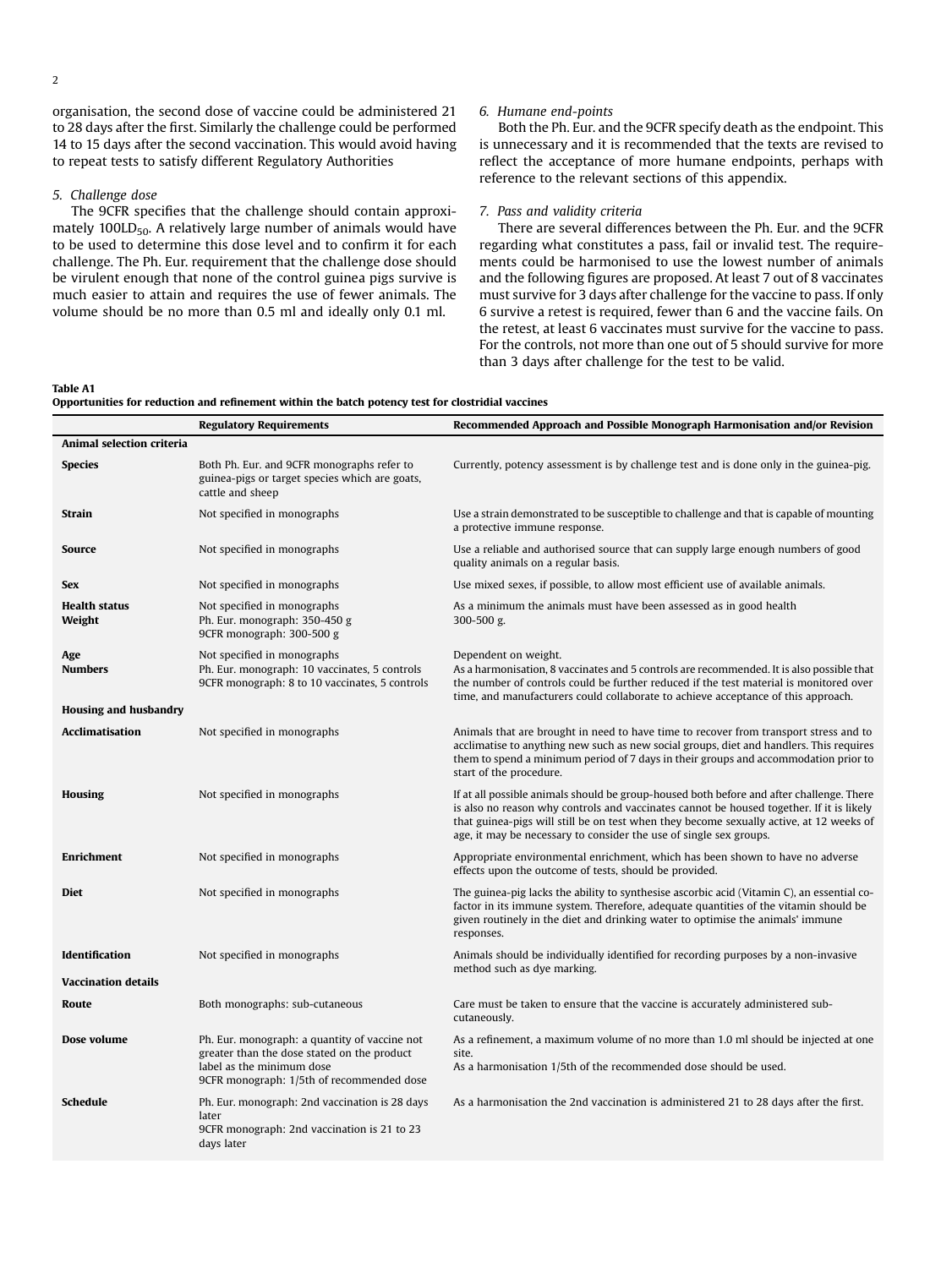|                                       | <b>Regulatory Requirements</b>                                                                                                                                                                                                                                                                              | Recommended Approach and Possible Monograph Harmonisation and/or Revision                                                                                                                                                                                                                                                                                                                                                                                                                                                                                                                                                                                                                                                               |
|---------------------------------------|-------------------------------------------------------------------------------------------------------------------------------------------------------------------------------------------------------------------------------------------------------------------------------------------------------------|-----------------------------------------------------------------------------------------------------------------------------------------------------------------------------------------------------------------------------------------------------------------------------------------------------------------------------------------------------------------------------------------------------------------------------------------------------------------------------------------------------------------------------------------------------------------------------------------------------------------------------------------------------------------------------------------------------------------------------------------|
| <b>Observations</b>                   | Not specified in monographs                                                                                                                                                                                                                                                                                 | Daily, before and after vaccination. It is also good practice to observe the animals $20 - 30$                                                                                                                                                                                                                                                                                                                                                                                                                                                                                                                                                                                                                                          |
|                                       |                                                                                                                                                                                                                                                                                                             | minutes after vaccination to check that there are no immediate adverse effects due to<br>vaccination.                                                                                                                                                                                                                                                                                                                                                                                                                                                                                                                                                                                                                                   |
| Challenge material                    |                                                                                                                                                                                                                                                                                                             |                                                                                                                                                                                                                                                                                                                                                                                                                                                                                                                                                                                                                                                                                                                                         |
| Selection                             | Ph. Eur. monograph: a virulent strain. Should be<br>heterologous with the vaccine strain(s)<br>9CFR monograph: APHIS supply the specific<br>challenge material                                                                                                                                              | The challenge strain should be heterologous with respect to the vaccine strain(s)                                                                                                                                                                                                                                                                                                                                                                                                                                                                                                                                                                                                                                                       |
| <b>Storage</b>                        | Not mentioned in monographs<br>APHIS challenge material is freeze-dried spores                                                                                                                                                                                                                              | The challenge can be stored as vegetative cells or spores. It may be stored frozen, freeze-<br>dried or in suspension at -20 $\degree$ C or 2 to 8 $\degree$ C. The most reproducible challenge is<br>considered to be spores stored at -20°C in 50% glycerol or freeze-dried.                                                                                                                                                                                                                                                                                                                                                                                                                                                          |
| Preparation                           | Not mentioned in monographs                                                                                                                                                                                                                                                                                 | If necessary the challenge may be rehydrated and/or diluted in a suitable buffer such as<br>physiological saline. Any modulator should be added just prior to the start of injections.                                                                                                                                                                                                                                                                                                                                                                                                                                                                                                                                                  |
| Maintenance                           | Not mentioned in monographs                                                                                                                                                                                                                                                                                 | The reconstituted challenge should be prepared not long before challenge and stored at<br>2 to $8^{\circ}$ C. The challenge material should be allowed to warm up to ambient temperature<br>immediately prior to injection.                                                                                                                                                                                                                                                                                                                                                                                                                                                                                                             |
| <b>Challenge and humane endpoints</b> |                                                                                                                                                                                                                                                                                                             |                                                                                                                                                                                                                                                                                                                                                                                                                                                                                                                                                                                                                                                                                                                                         |
| Route                                 | Both monographs: Intramuscular                                                                                                                                                                                                                                                                              | The injection should be deep intra-muscular into the thigh, the side chosen in<br>accordance with the preference of the challenge operator.<br>It is important that the operator is well trained and familiar with the technique so that<br>the dose is delivered correctly. Post-mortem examinations should be performed on any<br>control animal that survives for 72 hours, to ensure that the challenge has been<br>administered correctly.                                                                                                                                                                                                                                                                                         |
| <b>Volume</b>                         | Minimum and maximum challenge volumes are<br>not specified in any monographs.                                                                                                                                                                                                                               | The challenge should be contained in the smallest volume that is consistent with the<br>generation of the required effect. The volume of the challenge should preferably be 100<br>µl and certainly should not exceed 0.5 ml.                                                                                                                                                                                                                                                                                                                                                                                                                                                                                                           |
| Dose                                  | Ph. Eur. monograph: a suitable quantity of<br>a virulent culture, or spore suspension, to kill<br>the 5 control animals<br>9CFR monograph: approximately 100LD <sub>50</sub>                                                                                                                                | The challenge dose should contain a suitable quantity of a virulent culture, or of a spore<br>suspension, of Cl. chauvoei in a calcium chloride solution to have the potential to cause<br>the death of 100% of the control animals.                                                                                                                                                                                                                                                                                                                                                                                                                                                                                                    |
| Schedule                              | Ph. Eur. monograph: 14 days after 2nd<br>vaccination<br>9CFR monograph: 14 to 15 days after 2nd<br>vaccination                                                                                                                                                                                              | As a harmonisation the guinea-pigs should be challenged 14 to 15 days after the last<br>vaccination.                                                                                                                                                                                                                                                                                                                                                                                                                                                                                                                                                                                                                                    |
| <b>Modulators/activators</b>          | Ph. Eur. monograph: can use a modulator or<br>activator, such as calcium chloride, to initiate<br>the disease (concentration not specified)<br>9CFR monograph: there is no mention of<br>modulators in the monograph but the USDA<br>working protocol uses 5% w/v calcium chloride<br>in the challenge dose | In the case of challenge where calcium chloride is used as a modulator oractivator, it<br>should be used at a concentration of approximately 5% w/v in the final challenge dose to<br>ensure reproducible initiation of the disease.                                                                                                                                                                                                                                                                                                                                                                                                                                                                                                    |
| Analgesia                             | Not mentioned in monographs                                                                                                                                                                                                                                                                                 | All animals should be given a long-lasting anaesthetic e.g. buprenorphine immediately<br>prior to challenge. This may be repeated as necessary, with due regard to licensing,<br>safety and efficacy in the guinea-pig.                                                                                                                                                                                                                                                                                                                                                                                                                                                                                                                 |
| Observation/<br>monitoring            | Not mentioned in monographs                                                                                                                                                                                                                                                                                 | The time of peak effect can vary with the type and form of challenge, in most cases this is<br>24 to 48 hours after challenge. Challenged animals should therefore be examined for the<br>presence and progression of clinical signs indicative of Cl. Chauvoei infection at least four<br>times a day from approximately 20 hours after challenge and for the subsequent day.<br>Survivors are then monitored at least twice a day for the remainder of the test or until<br>they reach the humane endpoint.                                                                                                                                                                                                                           |
| Examination                           | Not mentioned in monographs                                                                                                                                                                                                                                                                                 | As well as the general health and behaviour of individual animals, the examination<br>should concentrate on the site of challenge and the underside of the guinea-pig.<br>Examination and monitoring should be done by someone competent in identifying<br>clinical signs and who knows what action to take when these occur. Observation criteria<br>should be defined and agreed by the test and animal care team.                                                                                                                                                                                                                                                                                                                    |
| <b>Clinical signs</b>                 | Not mentioned in monographs                                                                                                                                                                                                                                                                                 | Expected clinical signs are:<br>- deeply coloured (purple/black "bruised") swollen hind leg, extending from the injected<br>challenge site outwards along the flank;<br>- oedema, depilation and exudation of overlying areas of the thigh or flank;<br>- paleness of facial mucous membranes.<br>- reluctance to move;<br>- stiffness in the whole body.                                                                                                                                                                                                                                                                                                                                                                               |
| <b>Endpoints</b>                      | Not mentioned in monographs                                                                                                                                                                                                                                                                                 | Unprotected animals begin to show outward signs of infection approximately 18 hours<br>after challenge and can rapidly progress to a moribund state within the next 6 to 30<br>hours.<br>Animals showing obvious progression of clinical signs, e.g. advancing sub-cutaneous<br>discolouration, over a period of two to eight hours should be euthanased as moribund,<br>i.e. a decision can normally be made regarding euthanasia of a moribund animal from 24<br>to 48 hours post challenge.<br>Vaccinated animals may show partial protection and the progression of the same signs<br>may be delayed, but a decision on whether an animal is moribund or is protected and<br>will recover can be made within 72 hours of challenge. |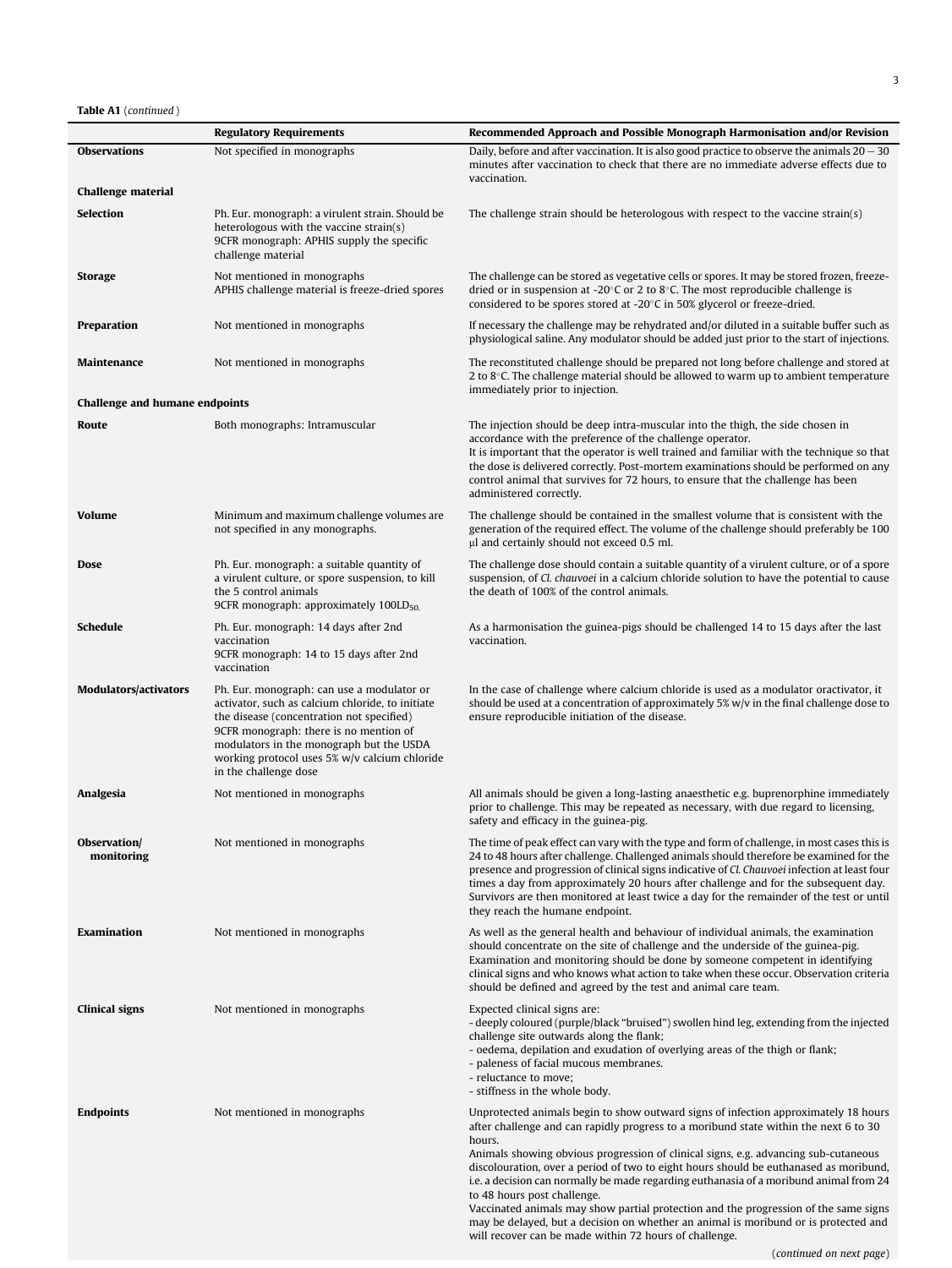Table A1 (continued )

|                     | <b>Regulatory Requirements</b>                                                                                                                                                                                                                                                                                                                                                                                                | Recommended Approach and Possible Monograph Harmonisation and/or Revision                                                                                                                                                                                       |
|---------------------|-------------------------------------------------------------------------------------------------------------------------------------------------------------------------------------------------------------------------------------------------------------------------------------------------------------------------------------------------------------------------------------------------------------------------------|-----------------------------------------------------------------------------------------------------------------------------------------------------------------------------------------------------------------------------------------------------------------|
| <b>Test results</b> |                                                                                                                                                                                                                                                                                                                                                                                                                               |                                                                                                                                                                                                                                                                 |
| Pass criteria       | Ph. Eur. monograph: at least 9 out of 10<br>vaccinates must survive for 5 days after<br>challenge. 8 survivors only means a retest,<br>fewer than 8 is a fail. On the retest at least 9<br>vaccinates must survive.<br>9CFR monograph: at least 7 out of 8 vaccinates<br>must survive for 3 days after challenge, 6<br>survivors means a retest, fewer than 6 is a fail.<br>On the retest at least 6 vaccinates must survive. | As a harmonisation, use the lowest figures i.e. at least 7 out of 8 vaccinates must survive<br>for 3 days after challenge. If only 6 survive this will mean a retest is required; fewer than<br>6 is a fail. On the retest, at least 6 vaccinates must survive. |
| Validity criteria   | Ph. Eur. monograph: all 5 controls must die<br>within 3 days of challenge<br>9CFR monograph: at least 4 of the 5 controls<br>must die within 3 days of challenge                                                                                                                                                                                                                                                              | As a harmonisation, no more than one of the 5 controls must survive for more than 3<br>days after challenge.                                                                                                                                                    |

# Appendix 2. : Refinement of the canine leptospira vaccine hamster potency test

#### Background

Canine leptospira vaccines are inactivated preparations of whole organisms and/or antigen extracts of one or more serovars of Leptospira interrogans. Vaccines often contain more than one serovar and these may differ depending on those of local epidemiological importance.

In Europe, it is a requirement that batches of inactivated canine leptospira vaccines are tested for potency prior to release according to the method specified in the Ph. Eur. This states that, for each serovar contained in the vaccine, 5 hamsters are vaccinated with 1/ 40th of the dose for dogs and then, 15 to 20 days later, these hamsters plus 5 unvaccinated controls are challenged with a virulent leptospira of the same serovar as that contained in the vaccine. At least 4 vaccinates must survive the test and 4 unvaccinated challenge controls should die showing typical signs of leptospira. Many vaccines are bivalent so often 20 hamsters are required for each test. Many thousands of hamsters are used worldwide each year for the routine batch release of these vaccines.

Clearly, this is a severe test with ramifications for the welfare of hamsters, and therefore it warrants a high priority for replacement. There have been attempts over many years [38] to refine or replace the challenge test using two main approaches. The first is a refinement, aimed at developing a serological test that assesses potency by measuring the antibody response to vaccination rather than challenge. This has been used successfully to carry out potency tests on cattle leptospira vaccines [39], but it has proved difficult to develop a similar test for canine leptospira vaccines. This is partly because the protective antigens, and therefore the relevant antibodies to quantify, are not well understood. In addition, each serovar contained in the vaccine may require a separate, validated serological test so that the antibody response (potency) to each may be individually assessed. The second approach is to measure antigen content. The technical challenge is to separate the antigen from the adjuvant and then to develop a method for quantifying the antigen. Again, it is necessary to distinguish serovars. Several groups are working on this [38] and in the long term this approach may be accepted as a replacement.

Although both approaches are specified as alternatives in the Ph.Eur, it also states that the tests must be validated if they are to be used as discussed above, and the development and validation of such alternatives is both technically demanding and expensive. In addition, because of concerns that the antigen content test does not take into account the effects of the adjuvant, this method is not recommended in the Ph. Eur. for vaccines containing an adjuvant. It may therefore be some time before the challenge potency test is

replaced. In the meantime, those carrying it out can do much to reduce animal suffering by introducing more humane endpoints.

The aim of Table A2 is to demonstrate how the test can be refined by implementing the principles from the general text of the JWGR report. The current requirements of the 9CFR and Ph. Eur. are set out under 6 separate headings relating to: selection of animals; housing and husbandry; vaccination details; challenge material; challenge and humane endpoints; and test results. The recommended approach, including recommendations for refinement, harmonisation of test requirements, revision of the test, or mutual acceptance of data, is set out in the right-hand column of the table. Since there is considerable scope for harmonisation between the test requirements of the Ph.Eur and 9CFR, the specific recommendations for harmonisation and for mutual acceptance of data are summarised below.

### Recommendations

#### 1. Numbers of animals

It is unclear why the 9CFR requires 10 hamsters in test and control groups, and the Ph. Eur. requires 5 hamsters. Testing organisations should be encouraged to use less than 10 animals if they can provide evidence that this is reliable. However, the test is undoubtedly difficult to perform reliably and consistently and it is possible that using 10 hamsters improves both. Ironically therefore, using more hamsters on each test occasion may in the long run reduce the overall number used, if it reduces the need for repeat testing. The two stage approach offered by the 9CFR which allows accumulated numbers, may reduce ambiguity between retests and in the long-run reduce the number of hamsters used. The Ph. Eur. could consider whether this approach would be advantageous.

Alternatively, it may be possible for companies to agree with the Regulatory Authorities to use fewer than the specified number of challenge control hamsters without compromising the validity of the test. Monitoring the results of the controls over a period of time should provide evidence to facilitate this. Outside the EU, Competent Authorities should be encouraged to accept results using fewer than 10 hamsters where the company can provide adequate data. Further reductions in the numbers are possible if more than one batch of vaccine is tested simultaneously with each test sharing a single common control group.

To fully resolve the issue, a comparison between the tests is warranted with an emphasis on defining a statistically justifiable number of hamsters, balancing the lowest numbers with appropriate test reliability.

#### 2. Weight and age

There is scope for harmonisation between the Ph. Eur. and 9CFR which would facilitate mutual acceptance of results. If the weight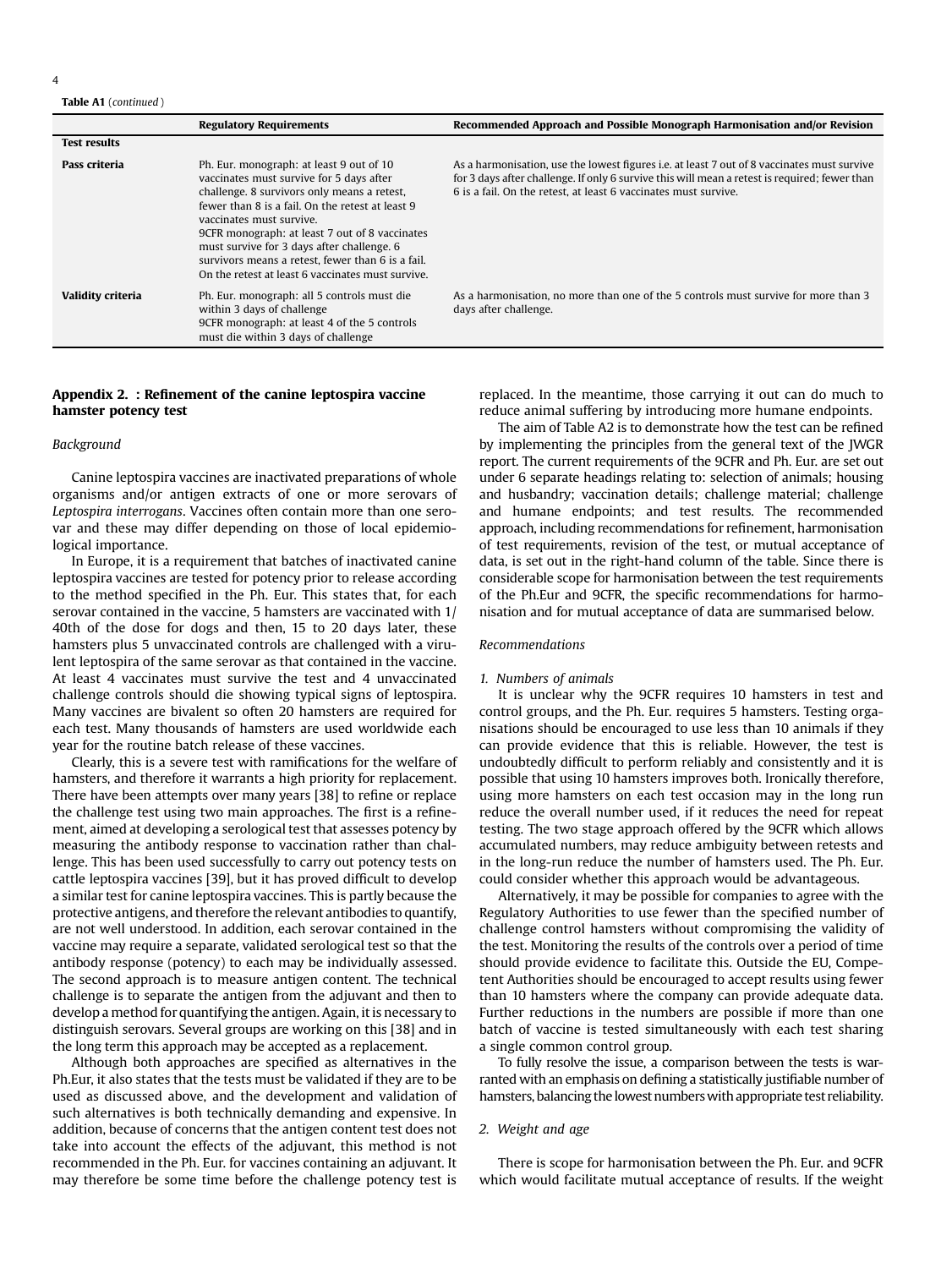range specified in the Ph. Eur. were adopted, it would increase the proportion of hamsters available that could be used in a single test.

# 3. Routes

An evaluation of the two vaccination routes specified in the 9CFR should be undertaken to see if the route makes any difference to the outcome of the test. If not, or at least if the differences are clear, it should be possible to adopt just one route or facilitate mutual acceptance of data.

#### 4. Dose/volume

The Ph. Eur. should consider including a recommendation on the volume of vaccine to be inoculated to encourage operators to use the lowest reasonable volume.

The Regulatory Authorities should consider whether mutual acceptance of data is an option. The reason for the differences in the dose/volume of vaccine specified in the Ph. Eur. and 9CFR may be historical. If a common dose/volume could be agreed it would facilitate mutual acceptance between Europe and the US.

# 5. Challenge material

Repeated back-titration of the challenge should be discouraged. This depends on establishing a reliable method of producing challenge material from stored bacteria rather than maintaining and preparing it in hamsters and preparing fresh each time.

#### 6. Humane endpoints

Both the Ph. Eur. And the 9CFR specify death as the endpoint. This is unnecessary since it is possible to determine the critical phase of the test, monitor the animals carefully with reference to an agreed clinical score table (an example of which is given at the end of this appendix), and implement a more humane endpoint. It is therefore recommended that the texts should be revised to reflect more humane endpoints.

# 7. Pass/fail criteria

Apart from minor differences between the methods such as times and volumes, the Ph. Eur. and 9CFR have similar pass/fail criteria. Both methods require that 80% of the vaccinates survive and 80% of hamsters in the challenge groups should die. Mutual acceptance of data between Europe and the US should therefore be possible.

Table A2

Opportunities for reduction and refinement within the batch potency test for leptospira vaccines

|                                             | <b>Regulatory requirements</b>                                                                                                       | Recommended approach and possible monograph<br>harmonisation and/or revision                                                                                                                                                                                                                                                                                                                                                                                                                                                                                                                                                                                                                                                                                                             |
|---------------------------------------------|--------------------------------------------------------------------------------------------------------------------------------------|------------------------------------------------------------------------------------------------------------------------------------------------------------------------------------------------------------------------------------------------------------------------------------------------------------------------------------------------------------------------------------------------------------------------------------------------------------------------------------------------------------------------------------------------------------------------------------------------------------------------------------------------------------------------------------------------------------------------------------------------------------------------------------------|
| Animal selection criteria<br><b>Species</b> | Hamsters                                                                                                                             |                                                                                                                                                                                                                                                                                                                                                                                                                                                                                                                                                                                                                                                                                                                                                                                          |
| <b>Strain</b>                               | Not specified                                                                                                                        | Preferably in-bred; out-bred animals can give variable results.<br>What is important is that the strain chosen gives consistent<br>results when testing the product.                                                                                                                                                                                                                                                                                                                                                                                                                                                                                                                                                                                                                     |
| <b>Source</b>                               | Not specified                                                                                                                        | Use a reliable and authorised supplier. Any change of supplier<br>must be validated as the change in hamster could affect the<br>timing of the endpoint.                                                                                                                                                                                                                                                                                                                                                                                                                                                                                                                                                                                                                                 |
| <b>Sex</b>                                  | Not specified                                                                                                                        | Most people use females, but males are also used for example,<br>in Australia, where it is not possible to import females. Gender is<br>probably not a significant factor, but it is best to be consistent so<br>multi-site companies need to consider this as a potential factor<br>when comparing results from different sites.                                                                                                                                                                                                                                                                                                                                                                                                                                                        |
| <b>Health status</b>                        | the principal serovars of Leptospira interrogans and are<br>from a regularly tested and leptopira-free source<br>9CFR: not specified | Ph. Eur.: healthy hamsters that do not have antibodies to High health status animals should be used as some extraneous<br>infections may affect test results, or at least add variability.<br>Colonies must be regularly monitored for a range of possible<br>infections according to FELASA guidelines. Authorised suppliers<br>do this and provide the information to clients. It is important that<br>certificates are checked by the receiving facility to verify that no<br>infection or health issues are present in the colony that may affect<br>experimental data.<br>Not all suppliers test for antibodies to leptospira, so this should be<br>done initially when choosing a supplier and periodically thereafter.<br>It is advisable for users to visit and audit suppliers. |
| Weight                                      | The Ph. Eur.: not specified<br>9CFR: 50-90 g                                                                                         | The Ph. Eur. is more flexible than the 9CFR because it specifies an age<br>rather than a weight, which means the allowable weight range is<br>greater (likely to be 50 to 180 g up to 3 months of age). This gives the<br>operator a wider window in which to use the hamsters, thereby<br>avoiding potential wastage of animals.<br>There is scope for harmonisation between the Ph. Eur. and 9CFR which<br>would facilitate mutual acceptance of results obtained in European and<br>US facilities.                                                                                                                                                                                                                                                                                    |
| Age                                         | Ph. Eur.: not more than 3 months old<br>9CFR: not specified                                                                          | See weight.<br>$(continued \text{ on } next \text{ no})$                                                                                                                                                                                                                                                                                                                                                                                                                                                                                                                                                                                                                                                                                                                                 |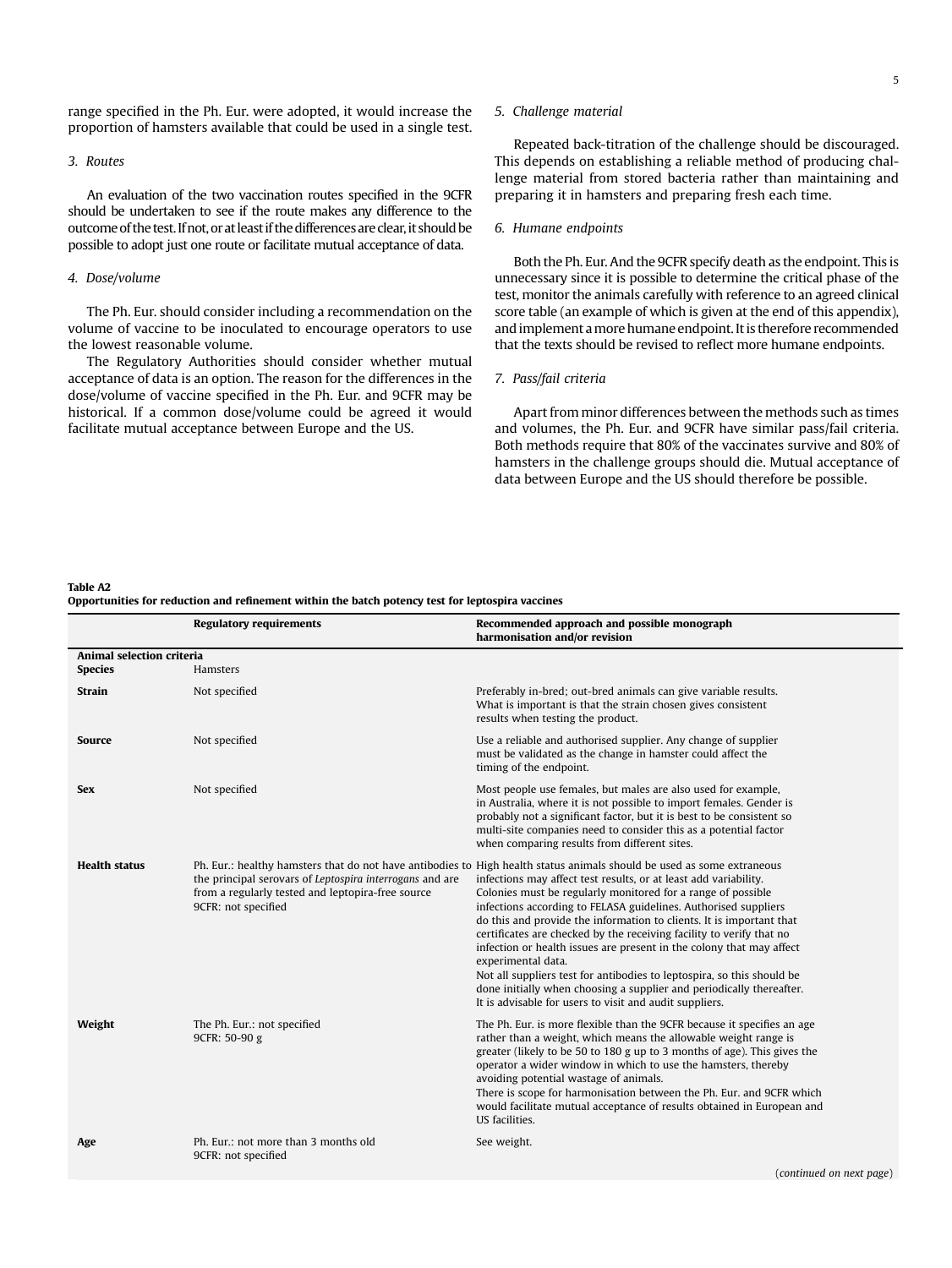Table A2 (continued)

|                                           | <b>Regulatory requirements</b>                                                                                                                                                                            | Recommended approach and possible monograph<br>harmonisation and/or revision                                                                                                                                                                                                                                                                                                                                                                                                                                                                                                                                                                                                                                                                                                                                                                             |
|-------------------------------------------|-----------------------------------------------------------------------------------------------------------------------------------------------------------------------------------------------------------|----------------------------------------------------------------------------------------------------------------------------------------------------------------------------------------------------------------------------------------------------------------------------------------------------------------------------------------------------------------------------------------------------------------------------------------------------------------------------------------------------------------------------------------------------------------------------------------------------------------------------------------------------------------------------------------------------------------------------------------------------------------------------------------------------------------------------------------------------------|
| <b>Numbers</b>                            | Ph. Eur.: 5 test and 5 controls<br>9CFR: 10 test and 10 controls, but a repeat test is<br>allowed in which the cumulative totals are taken<br>into consideration, so potentially 20 test $+$ 20 controls. | Further reductions in the numbers are possible if more than one batch<br>of vaccine is tested simultaneously with each test sharing a single<br>common control group.<br>The justification for using 10 rather than 5 hamsters per test is not clear.<br>It may be possible to use fewer and still obtain reliable results. It may also<br>be possible to agree with the Regulatory Authorities to use fewer than the<br>specified number of challenge controls. Monitoring results from the controls<br>should provide evidence to facilitate this.<br>Many laboratories regularly, if not routinely, back-titrate the challenge<br>material each time. This uses even more hamsters and should be avoided.<br>Once a reliable method for preparing the challenge from stored cultures is<br>established, routine back-titration should be unnecessary. |
| <b>Sampling (pre-study)</b> Not specified |                                                                                                                                                                                                           | Generally, this is not necessary other than checking supplier<br>certificates as above. However, the hamsters should be examined<br>on receipt and before starting the test to ensure they are healthy.<br>Check for freedom from antibodies if the supplier does not<br>routinely do so.                                                                                                                                                                                                                                                                                                                                                                                                                                                                                                                                                                |
| <b>Housing and husbandry</b>              |                                                                                                                                                                                                           |                                                                                                                                                                                                                                                                                                                                                                                                                                                                                                                                                                                                                                                                                                                                                                                                                                                          |
| Acclimatisation                           | Not specified                                                                                                                                                                                             | Animals that are brought in need to have time to recover from<br>transport stress and to acclimatise to anything new such as new social<br>groups, diet and handlers. They need to spend a minimum period<br>of 7 days in their groups and accommodation prior to the start<br>of procedures.                                                                                                                                                                                                                                                                                                                                                                                                                                                                                                                                                            |
| <b>Housing</b>                            | Not specified                                                                                                                                                                                             | The Ph. Eur. specifies 5 hamsters per group and it should be possible<br>to house these together. If carrying out the 9CFR test, they may be<br>housed in pairs or groups of 5.<br>Hamsters are nocturnal so reverse lighting may help when observing<br>them for clinical signs and determining the end-point as the hamsters<br>tend to be more active when it is dark.                                                                                                                                                                                                                                                                                                                                                                                                                                                                                |
| Enrichment                                | Not specified                                                                                                                                                                                             | Appropriate environmental enrichment should be provided, for<br>example a cardboard box or tube, nesting material (for example hay)<br>and a refuge.                                                                                                                                                                                                                                                                                                                                                                                                                                                                                                                                                                                                                                                                                                     |
| <b>Diet</b>                               | Not specified                                                                                                                                                                                             | The diet should be consistent and quality controlled.                                                                                                                                                                                                                                                                                                                                                                                                                                                                                                                                                                                                                                                                                                                                                                                                    |
| Identification                            | Not specified                                                                                                                                                                                             | If hamsters are housed in groups, it is necessary to identify each animal<br>so they can be monitored individually. Microchips may facilitate the<br>identification of individuals.                                                                                                                                                                                                                                                                                                                                                                                                                                                                                                                                                                                                                                                                      |
| <b>Vaccination schedule</b>               |                                                                                                                                                                                                           |                                                                                                                                                                                                                                                                                                                                                                                                                                                                                                                                                                                                                                                                                                                                                                                                                                                          |
| Route                                     | Ph. Eur.: subcutaneous.<br>9CFR: subcutaneous or intramuscular                                                                                                                                            | A refinement is to only use the subcutaneous route since this is the least<br>severe, but it may be necessary to evaluate the two different routes of<br>vaccination before this can be agreed.                                                                                                                                                                                                                                                                                                                                                                                                                                                                                                                                                                                                                                                          |
| Dose volume                               | Ph. Eur.: 1/40th of a dog dose.<br>9CFR: 0.25 ml containing 1/80th of a dog dose                                                                                                                          | It is a refinement and good practice to keep volumes as small as possible,<br>(particularly with the intra-muscular route). The maximum volume injected<br>should not exceed 1.0 ml by the subcutaneous route and 0.1 ml by the<br>intramuscular route. It is recommended that 9CFR specify a smaller volume.<br>The reason for the difference between the specifications is probably historical.<br>If a common dose volume could be agreed it should facilitate mutual<br>acceptance between Europe and the US.                                                                                                                                                                                                                                                                                                                                        |
| <b>Observations</b>                       | Not specified                                                                                                                                                                                             | Animals should be observed daily before and after vaccination. It is good<br>practice to observe the animals 20-30 minutes after vaccination, in practice<br>before leaving the animal house, to check that there are no immediate<br>adverse effects.                                                                                                                                                                                                                                                                                                                                                                                                                                                                                                                                                                                                   |
| Challenge material<br><b>Selection</b>    | Ph. Eur.: The serovar(s) against which protective<br>immunity is claimed<br>9CFR: There are different monographs for each<br>serovar; the challenge strain must be the same<br>serovar as the vaccine     | To develop a more humane endpoint, the serovar selected must be able<br>to produce identifiable and reproducible effects that may be used instead<br>of death as the end-point within the specified timescale.                                                                                                                                                                                                                                                                                                                                                                                                                                                                                                                                                                                                                                           |
| Storage                                   | Not specified                                                                                                                                                                                             | It should be possible to store challenge organisms in liquid nitrogen for at<br>least 10 years [40]. This avoids the need for continual passage in hamsters<br>which introduces variation and is expensive and time consuming. However,<br>the maintenance of virulence can be problematic and it may be necessary on<br>occasion to undertake passage in hamsters.<br>New stocks may be grown in medium and filtered through a 0.22 micron<br>filter to remove possible contaminating bacteria before laying seeds down in<br>liquid nitrogen. DMSO or glycerol are normally included to maintain viability<br>during freezing.                                                                                                                                                                                                                         |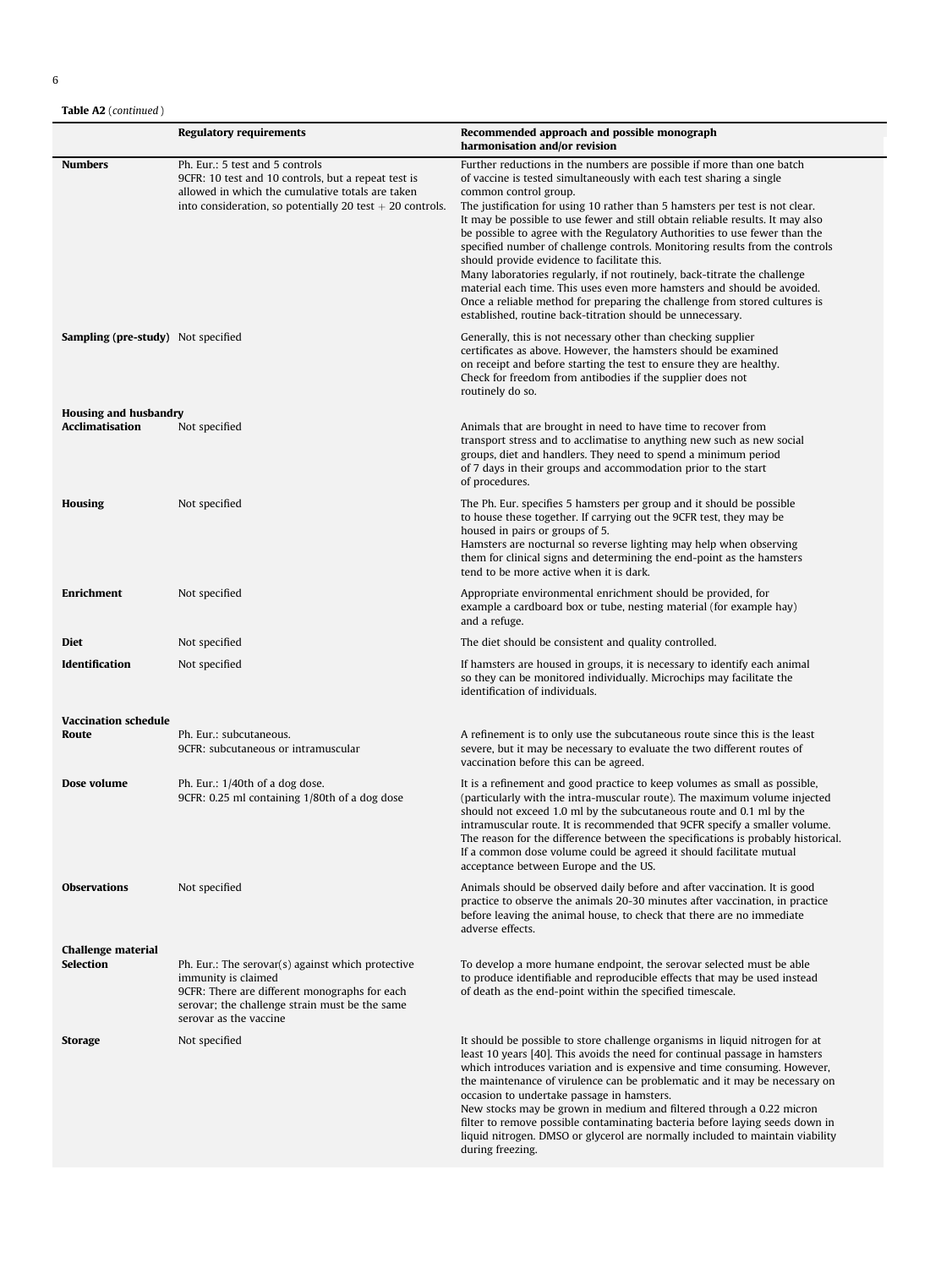| <b>Table A2</b> (continued) |                                                                                                                                                                                                                                                                                                                                    |                                                                                                                                                                                                                                                                                              |
|-----------------------------|------------------------------------------------------------------------------------------------------------------------------------------------------------------------------------------------------------------------------------------------------------------------------------------------------------------------------------|----------------------------------------------------------------------------------------------------------------------------------------------------------------------------------------------------------------------------------------------------------------------------------------------|
|                             | <b>Regulatory requirements</b>                                                                                                                                                                                                                                                                                                     | Recommended approach and possible monograph<br>harmonisation and/or revision                                                                                                                                                                                                                 |
| Preparation                 | Not specified                                                                                                                                                                                                                                                                                                                      | A vial from liquid nitrogen storage can be grown in vitro and if necessary.<br>passaged in vitro to ensure actively growing organisms and obtain sufficient<br>quantity. The cell count can be adjusted to the required number of organisms<br>per inoculum to fulfil the test requirements. |
| Enumeration                 | Not specified                                                                                                                                                                                                                                                                                                                      | The number of live, good quality organisms can be assessed using a Thoma<br>counting chamber.                                                                                                                                                                                                |
| $\cdots$                    | $\mathbf{v}$ $\mathbf{v}$ $\mathbf{v}$ $\mathbf{v}$ $\mathbf{v}$ $\mathbf{v}$ $\mathbf{v}$ $\mathbf{v}$ $\mathbf{v}$ $\mathbf{v}$ $\mathbf{v}$ $\mathbf{v}$ $\mathbf{v}$ $\mathbf{v}$ $\mathbf{v}$ $\mathbf{v}$ $\mathbf{v}$ $\mathbf{v}$ $\mathbf{v}$ $\mathbf{v}$ $\mathbf{v}$ $\mathbf{v}$ $\mathbf{v}$ $\mathbf{v}$ $\mathbf{$ |                                                                                                                                                                                                                                                                                              |

**Maintenance** Not specified **From time to time it may be necessary to undertake passages in hamsters to the set of the set of the set of the set of the set of the set of the set of the set of the set of the set of the set** retain virulence, but this should be kept to a minimum.

Evaluation Not specified Challenge cultures should be checked for quality when they are counted. They are counted. They should be actively motile, of uniform size, i.e. not many long forms, and not contaminated with other bacteria. Challenge material should be monitored over time to ensure its virulence does not wain.

#### Challenge and humane endpoints

| Route                             | Ph. Eur.: intraperitoneal route<br>9CFR: intraperitoneal route                                                                                                                                             | The intraperitoneal route of administration is known to be variable so<br>consideration should first be given as to whether this is really the best<br>route to use.<br>It is essential that the operator is well trained and familiar with the<br>technique so that the dose is delivered correctly. Detailed explanation<br>of how to do it should be written into SOPs to facilitate consistency.                                                                                                                                                                                                                                                                                                                                                                                            |
|-----------------------------------|------------------------------------------------------------------------------------------------------------------------------------------------------------------------------------------------------------|-------------------------------------------------------------------------------------------------------------------------------------------------------------------------------------------------------------------------------------------------------------------------------------------------------------------------------------------------------------------------------------------------------------------------------------------------------------------------------------------------------------------------------------------------------------------------------------------------------------------------------------------------------------------------------------------------------------------------------------------------------------------------------------------------|
| Volume                            | Not specified                                                                                                                                                                                              | It is good practice to keep volumes as small as possible.<br>The maximum volume injected i.p. should be 1.0 ml.                                                                                                                                                                                                                                                                                                                                                                                                                                                                                                                                                                                                                                                                                 |
| <b>Dose</b>                       | Ph. Eur.: Sufficient quantity to result in 4 of 5 positive<br>animals in the unvaccinated control group within<br>14 days of challenge<br>9CFR: 10-10,000 hamster LD <sub>50</sub>                         | The challenge dose needs to be determined by titration in<br>hamsters to ensure it contains a suitable quantity of virulent<br>bacteria. However, if the challenge titre can be correlated to<br>cell counts, it should be possible to base future dilution of the<br>challenge material on cell counts rather than doing back-titrations<br>each time. Even so, it may be necessary to re-titrate stocks in<br>hamsters every 6 to 12 months.                                                                                                                                                                                                                                                                                                                                                  |
| <b>Schedule</b>                   | Ph. Eur.: 15 to 20 days after vaccination<br>9CFR: 14 to 18 days after vaccination<br>Ph. Eur.: The test ends 14 days after the 4th control<br>hamster dies<br>9CFR: The test ends 14 days after challenge | Challenge should be administered so that the critical endpoint phase<br>occurs when it is most cost-effective to provide the close monitoring<br>that is required, for example during the working week and not at<br>weekends and holidays.<br>The critical time when animals become ill will vary from facility to<br>facility and with the challenge strain used, but will be from 3 to 10 days<br>after challenge. With experience the critical time can be narrowed<br>down to a 2 to 3 day period.                                                                                                                                                                                                                                                                                         |
| <b>Modulators/activators None</b> |                                                                                                                                                                                                            |                                                                                                                                                                                                                                                                                                                                                                                                                                                                                                                                                                                                                                                                                                                                                                                                 |
| Analgesia                         | Not specified                                                                                                                                                                                              | There are no ill effects associated directly with the challenge procedure<br>itself, so analgesics are not useful in this respect.                                                                                                                                                                                                                                                                                                                                                                                                                                                                                                                                                                                                                                                              |
| Observations/<br>monitoring       | Not specified                                                                                                                                                                                              | It is good practice to observe the animals 20 to 30 minutes after<br>challenge, in practice before leaving the animal house, to verify that<br>there are no immediate adverse effects of the challenge procedure.<br>Monitoring should be increased to 3 to 4 times daily during the critical<br>period after challenge when the hamsters are likely to become ill.<br>This will vary from test facility to test facility, but is commonly 3 to<br>10 days after challenge. Arrangements should be made for observing<br>animals outside of normal working hours.<br>Monitoring should be done by someone competent in identifying clinical<br>signs and who knows what action to take when these occur. Observation<br>criteria should be defined and agreed by the test and animal care team. |
| <b>Examination</b>                | Not specified                                                                                                                                                                                              | A suggested clinical score sheet is provided at the end of this appendix.<br>Hamsters should not be handled after challenge both from a health and<br>safety perspective and because it interferes with observation of their<br>behaviour which is used in clinical scoring.                                                                                                                                                                                                                                                                                                                                                                                                                                                                                                                    |
| Clinical signs                    | Not specified                                                                                                                                                                                              | A suggested clinical score sheet which lists clinical signs is provided<br>at the end of this appendix.                                                                                                                                                                                                                                                                                                                                                                                                                                                                                                                                                                                                                                                                                         |

(continued on next page)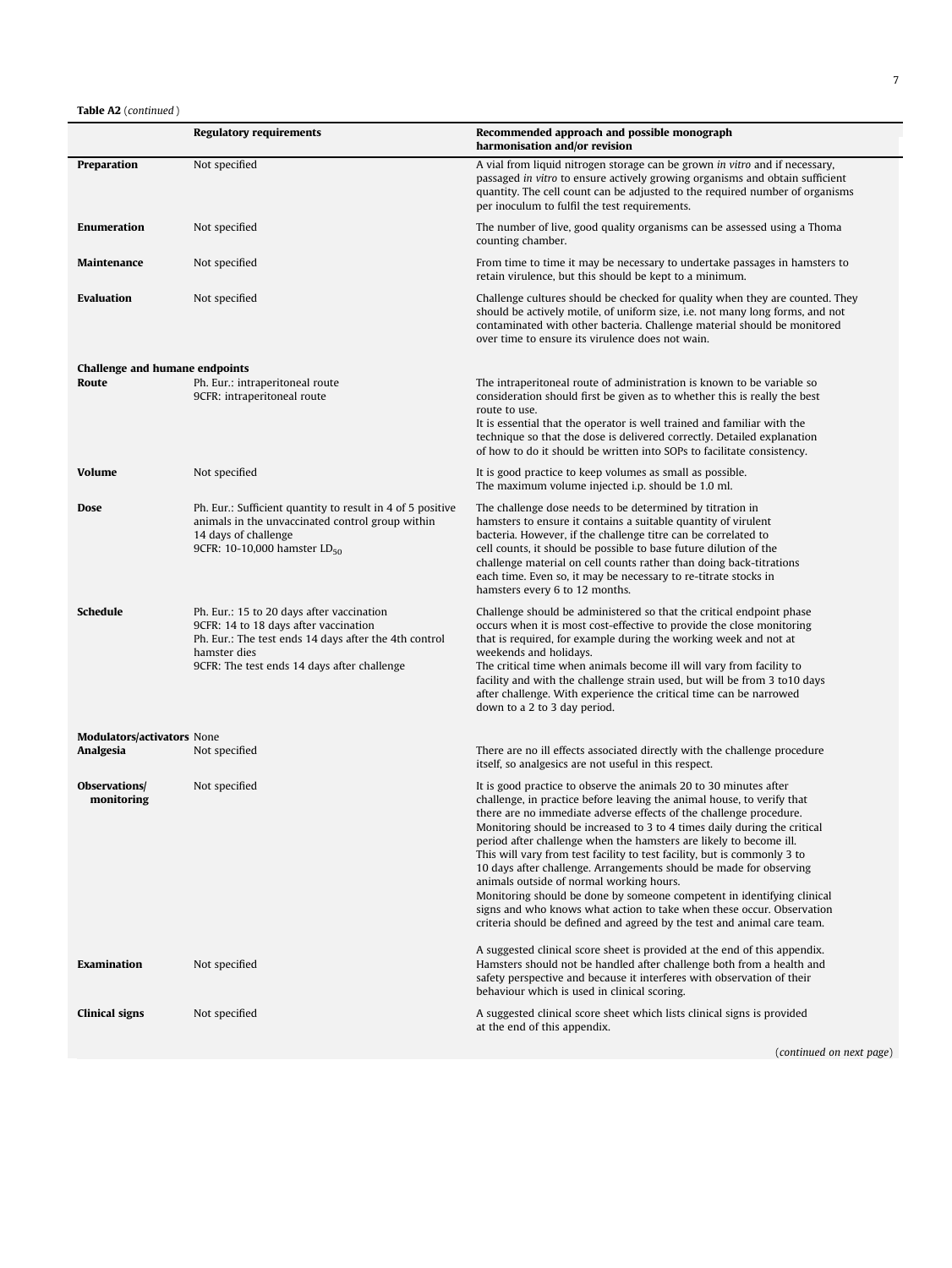Table A2 (continued )

|                                         | <b>Regulatory requirements</b>                                                                                                                                                                                                                                                                                                                                                                                                                                                                                                                                                                                                                                                             | Recommended approach and possible monograph<br>harmonisation and/or revision                                                                                                                                                                                                                                                                                                                                                                                                                                                                                                                                                                                                                                                                                                                                                                                                                                                                                                                                                                                |
|-----------------------------------------|--------------------------------------------------------------------------------------------------------------------------------------------------------------------------------------------------------------------------------------------------------------------------------------------------------------------------------------------------------------------------------------------------------------------------------------------------------------------------------------------------------------------------------------------------------------------------------------------------------------------------------------------------------------------------------------------|-------------------------------------------------------------------------------------------------------------------------------------------------------------------------------------------------------------------------------------------------------------------------------------------------------------------------------------------------------------------------------------------------------------------------------------------------------------------------------------------------------------------------------------------------------------------------------------------------------------------------------------------------------------------------------------------------------------------------------------------------------------------------------------------------------------------------------------------------------------------------------------------------------------------------------------------------------------------------------------------------------------------------------------------------------------|
| <b>Endpoints</b><br><b>Test results</b> | Ph. Eur.: Death<br>9CFR: Death                                                                                                                                                                                                                                                                                                                                                                                                                                                                                                                                                                                                                                                             | If left, hamsters normally die 3 to 10 days after challenge, but this will<br>vary from facility to facility and with the challenge strain. Each facility<br>must therefore determine time to death for themselves. However, death<br>is avoidable in the majority of hamsters and therefore it is not an<br>acceptable endpoint.<br>If observation records are maintained it is straightforward to identify a<br>set of clinical signs that equates to inevitable death. An increased frequency<br>of monitoring over the critical period will facilitate this.<br>Companies carrying out the test should agree a more humane endpoint<br>with the Competent Authorities. Reference to more humane endpoints in the<br>Ph. Eur. and 9CFR monographs is needed.                                                                                                                                                                                                                                                                                             |
|                                         |                                                                                                                                                                                                                                                                                                                                                                                                                                                                                                                                                                                                                                                                                            |                                                                                                                                                                                                                                                                                                                                                                                                                                                                                                                                                                                                                                                                                                                                                                                                                                                                                                                                                                                                                                                             |
| Pass criteria                           | Ph. Eur: The hamsters are monitored for 14 days after<br>challenge. For the vaccine to pass, at least 4 of 5<br>vaccinated hamsters must remain in good health for<br>14 days after the 4 challenge controls die.<br>9CFR: The hamsters are monitored for 14 days after<br>challenge. For the vaccine to pass, at least 8 of<br>10 vaccinates must survive. If 5 or more vaccinates<br>die the vaccine fails.<br>If 3 or 4 of 10 vaccinates die, a second stage may be<br>undertaken. In this case, if the cumulative number<br>of vaccinates from both stages that die is 5 or less,<br>the vaccine passes. If the cumulative<br>number of dead hamsters is 6 or more, the vaccine fails. | There is scope for harmonisation between the Ph. Eur. and the 9CFR.<br>Both methods require 80% of the vaccinates to survive. Both methods<br>would seem very similar in terms of their pass/fail criteria and the<br>regulatory authorities should consider whether mutual acceptance<br>of data is an option.<br>Currently, both the Ph. Eur. and the 9CFR specify death as the endpoint.<br>This is unnecessary and it is recommended that the texts be revised to<br>reflect more humane endpoints, perhaps with reference to an agreed<br>clinical score table, an example of which is given below.<br>It is unclear why the 9CFR requires 10 hamsters and the Ph. Eur.<br>only 5 per group. However, the test is difficult to perform reliably and<br>consistently and the two-stage approach offered by the 9CFR may offer<br>more flexibility, reduce ambiguity between re-tests and in the long-run<br>reduce the number of hamsters used. A comparison between the tests is<br>required to provide a firm statistical basis for the numbers used. |
| Validity criteria                       | Ph. Eur.: For the test to be valid, 4 of 5 challenge<br>controls should die within 14 days of inoculation.<br>9CFR: For a valid test, at least 8 of 10 of the challenge<br>controls must die within 14 days of inoculation.                                                                                                                                                                                                                                                                                                                                                                                                                                                                | Again, there is scope for harmonisation between the Ph. Eur. and the 9CFR.<br>Both methods require 80% of the challenge controls to die, and<br>the same comments for the pass criteria regarding humane endpoints, harmonisation<br>and mutual acceptance of data, apply to the validity criteria.                                                                                                                                                                                                                                                                                                                                                                                                                                                                                                                                                                                                                                                                                                                                                         |

Clinical signs used to determine a humane endpoint for Leptospira canicola and Leptospira icterohaemorrhagiae challenge

The table below provides guidance on the possible effects of inoculation with L. canicola or L. icterohaemorrhagiae and the actions taken on observation of the clinical signs listed. A record of observations and scores should be made for each test to monitor trends and help determine endpoints for individual hamsters. A more refined welfare assessment record sheet is being developed.

| <b>Clinical Signs</b>                                                                                                                             | Record                  | Action                                                                                                                                                                                       |
|---------------------------------------------------------------------------------------------------------------------------------------------------|-------------------------|----------------------------------------------------------------------------------------------------------------------------------------------------------------------------------------------|
| Normal behaviour                                                                                                                                  | $\Omega$                | None required                                                                                                                                                                                |
| Arched back with slightly<br>rough coat                                                                                                           | $\mathbf{1}$            | Observe again within 2 hours                                                                                                                                                                 |
| Dull sunken eyes<br>Moderately rough coat<br>Subdued but will respond<br>when stimulated                                                          | $\overline{2}$          | Animals sick; observe again in 2<br>hours. If signs persist at the end<br>of the working day consult the<br>designated 'responsible person' to<br>decide on subsequent<br>monitoring/action. |
| Unstable on feet<br>Subdued, will not respond<br>when stimulated<br>Nasal bleeding<br>Blood in urine<br>Prostration<br>Permanently closed<br>eyes | 3                       | Animals very sick; euthanase                                                                                                                                                                 |
| Dead                                                                                                                                              | $\overline{\mathbf{4}}$ |                                                                                                                                                                                              |

Hamsters should be observed at least twice daily and more frequently at the peak of clinical disease. This is usually 3 to 10 days after challenge. Once the peak has been established, the challenge can be timed so that the critical phase occurs when observations can be made most easily for both animals and staff.

# Appendix 3. : Additional information on regulatory requirements in Europe

A3.1 Documents containing requirements and guidelines on the data that should be generated and presented in the dossier that supports the Marketing Authorisation (MA) (note, this list is not exhaustive)

The basis for regulation and control of veterinary pharmaceuticals within Europe is Directives 81/851 and 81/852. Veterinary vaccines became subject to the same directives from 1993 (through Directive 92/18/EU), with a few modifications to the regulatory requirements and a new section to cater for the different technical requirements, currently set out in Directive 2001/82/EC as amended by 2004/28/EC Annex 1, Title II.

A3.1.1 Regulatory requirements

- Annex 1, Title II of Directive 2001/82/EC as amended by 2004/28/EC: [http://ec.](http://ec.europa.eu/enterprise/pharmaceuticals/eudralex/vol7_en.htm) [europa.eu/enterprise/pharmaceuticals/eudralex/vol5\\_en.htm](http://ec.europa.eu/enterprise/pharmaceuticals/eudralex/vol7_en.htm)
- European Pharmacopoeia (Ph. Eur.): <http://www.edqm.eu>
	- General Notices
	- Relevant General Texts
	- General Monograph on Vaccines for Veterinary Use (Ph. Eur. 0062)
	- Relevant specific monographs

 $\frac{1}{1}$  For biologicals, these groups of experts are as follows:

- $\bullet$  Group 15 Human Sera and Vaccines
- Group 15  $V$  Veterinary Sera and Vaccines
- $\bullet$  Group 6 Biological Substances
- $\bullet$  Group 6B Human Blood Products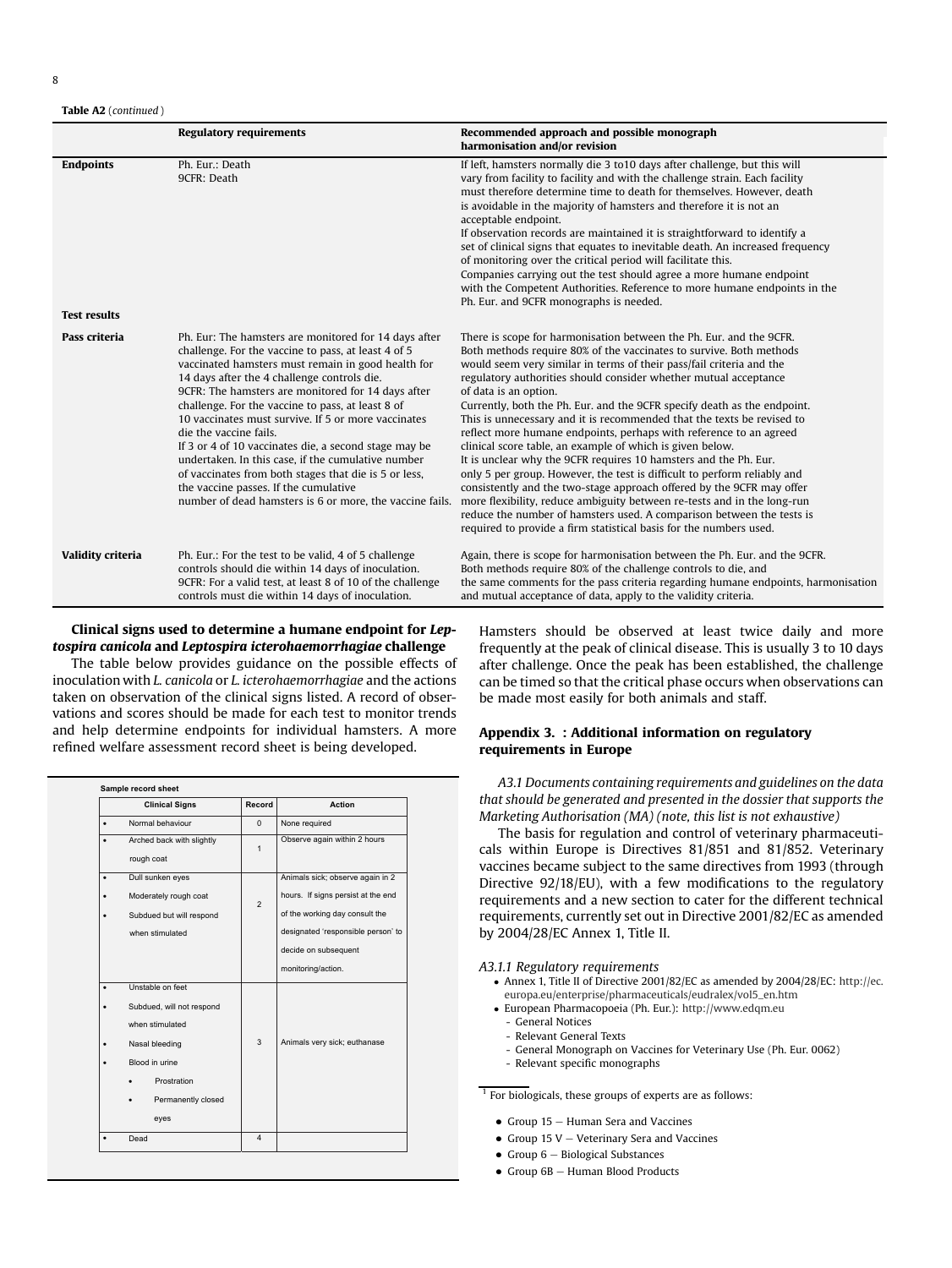#### A.3.1.2 Guidance

- Position paper on batch potency testing of immunological veterinary medicinal<br>products (CVMP/IWP/038/97): http://www.emea.europa.eu/htms/vet/ [http://www.emea.europa.eu/htms/vet/](http://www.emea.europa.eu/htms/vet/vetguidelines/immunologicals.htm) [vetguidelines/immunologicals.htm](http://www.emea.europa.eu/htms/vet/vetguidelines/immunologicals.htm)
- EudraLex Volume 5 (Notice to Applicants and Regulatory Guidelines for Medicinal products for Veterinary use): [http://ec.europa.eu/enterprise/](http://ec.europa.eu/enterprise/pharmaceuticals/eudralex/vol7_en.htm) [pharmaceuticals/eudralex/vol6\\_en.htm](http://ec.europa.eu/enterprise/pharmaceuticals/eudralex/vol7_en.htm)
- EudraLex Volume 7 (Scientific Guidelines for Medicinal Products for Veterinary Use): [http://ec.europa.eu/enterprise/pharmaceuticals/eudralex/vol7\\_en.htm](http://ec.europa.eu/enterprise/pharmaceuticals/eudralex/vol7_en.htm)
- General requirements for the production and control of live mammalian bacterial and viral vaccines for veterinary use (Eudralex Volume 7B)
- General requirements for the production and control of inactivated mammalian bacterial and viral vaccines for veterinary use (Eudralex Volume 7B)

### A.3.2 Formal validation of alternative methods

A request for a revision of the methods described for biologicals in the Ph. Eur. must be sent to the European Directorate for the Quality of Medicines (EDQM) which will consider whether there is sufficient information to change the monograph. The decision to prepare a new monograph for a particular type of product, or to revise an existing monograph, is taken by the European Pharmacopoeia Commission when such a request is received. A draft of the new or revised monograph is then prepared by a group of experts of the Ph Eur.<sup>1</sup>, sent to all the National Pharmacopoeia Authorities and the International Federation for Animal Health (IFAH), and published in the European Forum Pharmeuropa. Comments are invited within a given time and are considered by the relevant expert group. If major changes are made to the document at this stage, the revised draft may be sent out for consultation again. The final draft is sent to the European Pharmacopoeia Commission for approval. The approved version is published in the next supplement of the Ph. Eur. approximately 6 months later, and comes into force approximately 6 months after that.

Monograph revision is not undertaken before formal validation of the alternative method has been carried out. Validation studies can be initiated using the Biological Standardisation Programme of the European Directorate for the Quality of Medicines and Health Care (EDQM). This pursues the goals of establishing common European reference preparations, and of standardising the methods used for the quality control of biologicals, with the explicit aim of developing alternative methods whenever possible. Validation studies can also be performed by ECVAM: an example of a method validated by ECVAM and now accepted by the Ph. Eur. as an alternative to the challenge test, is the serological potency assay for inactivated swine erysipelas vaccine. EDQM and ECVAM have also

collaborated in a number of projects to achieve the 3Rs, for example for the introduction of a serological evaluation as an alternative to toxin neutralisation test for the batch potency test of Clostridial vaccines.

# A.3.3 Relationships between EU regulatory authorities involved in regulation of veterinary vaccines

[Figure A1](#page-21-0) illustrates the roles, responsibilities and interactions of the various institutions and regulatory authorities involved in the regulation of vaccines and the development of test guidelines within Europe.

Specific guidelines within Europe on various aspects of pharmaceutical development are published by the European Commission in the EudraLex, The Rules Governing Medicinal Products in the European Union. This is done through the Commission's Directorate-General (DG) Enterprise and Industry. The guidelines are developed by the Committee for Medicinal Products for Human Use (CHMP) and the Committee for Medicinal Products for Veterinary Use (CVMP) of the European Medicines Agency (EMEA), often in cooperation with specific CHMP/CVMP working parties or other expert groups. For example, the Immunologicals Working Party (IWP) advises the CVMP on the elaboration and revision on guidelines on immunological products. Other regulatory guidance in the form of position papers or reflection papers is also published by the EMEA.

The administrative work related to the European Pharmacopoeia is the responsibility of the European Directorate for the Quality of Medicines and HealthCare (EDQM) which is a Directorate of the Council of Europe, a separate body from the European Union. The EDQM also validates alternative methods through its Biological Standardisation Programme.

International organisations such as the World Health Organisation (WHO) and the World Organisation for Animal Health (OIE) also publish guidelines for the quality control of immunologicals.

The CHMP and the CVMP of the EMEA provide technical and scientific support for International Conference on Harmonisation (ICH) and Veterinary International Co-operation on Harmonisation (VICH) activities. VICH is a trilateral (EU-Japan-USA) programme aimed at harmonising technical requirements for veterinary product registration. The VICH was established under the auspices of the OIE and the European Commission and EMEA are members (along with IFAH Europe).